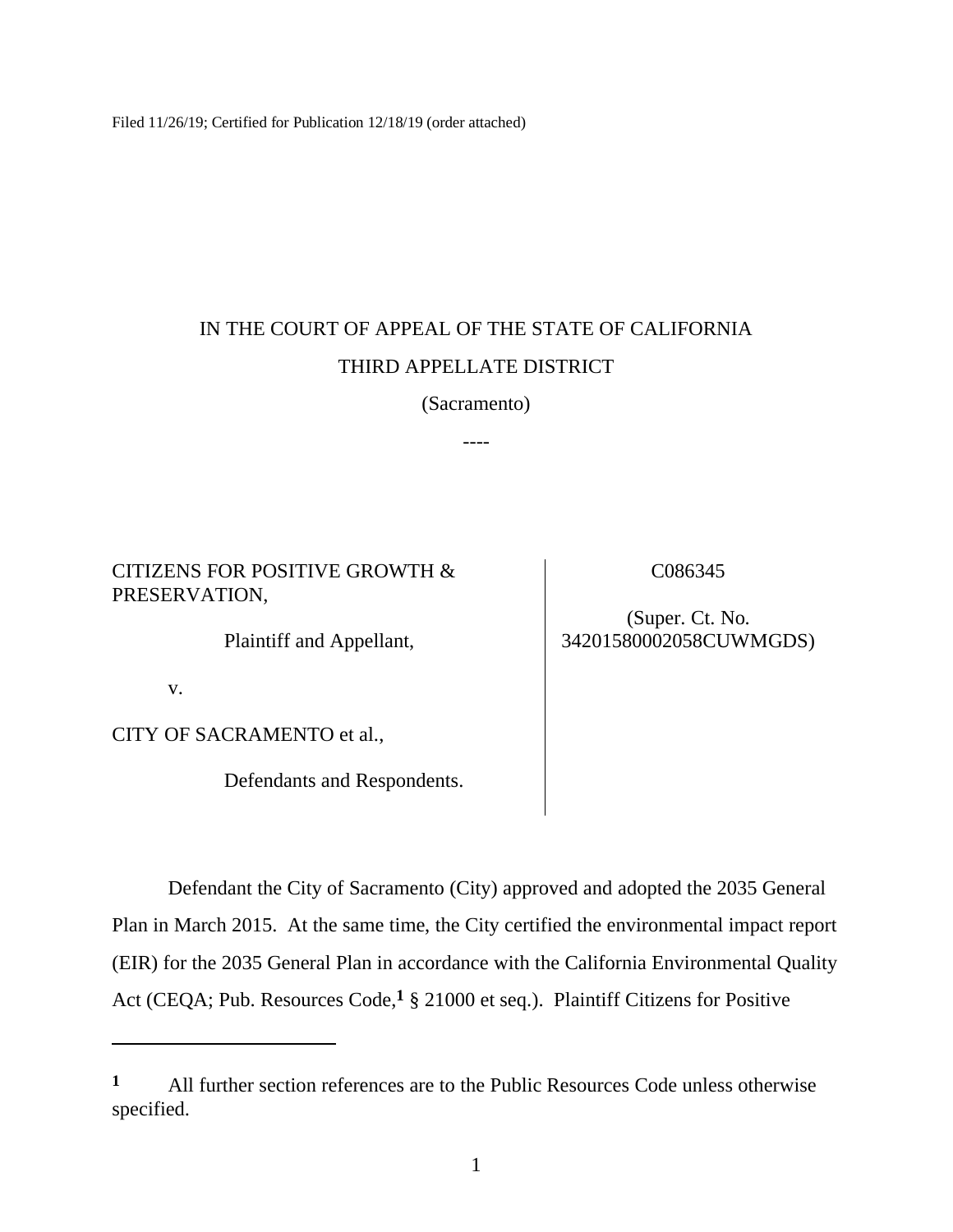Growth & Preservation (Citizens) filed a petition for writ of mandate and injunctive relief and a complaint for declaratory relief (petition) against the City and its city council seeking to set aside both administrative actions. The trial court denied the petition, upholding both actions; Citizens appeals.

On appeal, Citizens challenges the validity of the 2035 General Plan and the EIR. It contends we should vacate the trial court's ruling regarding the 2035 General Plan and order the City to rescind its approval thereof because a sentence in the introductory paragraph violates and conflicts with state planning laws. It argues we should do the same as to the EIR because the City's analyses pertaining to traffic, greenhouse gas emissions, air quality, cyclist safety, and the "no project" alternative failed to comply with CEQA, and the City was required to recirculate the EIR after releasing substantial supplemental changes shortly before the city council's public hearing.

Finding no merit in Citizens's arguments, we affirm.

## FACTUAL AND PROCEDURAL BACKGROUND

For the reader's ease, we provide a summary of the general factual and procedural background here and include the pertinent facts as to each issue in the applicable portion of the Discussion.

The City adopted its 2030 General Plan in March 2009. In October 2012, the City initiated a five-year technical update to the 2030 General Plan, culminating in the City's 2035 General Plan. The key changes included updating the planning forecast horizon through 2035 and revising the traffic thresholds of significance standards used in the 2030 General Plan.

The City released its draft 2035 General Plan and draft EIR for public review in August 2014. On January 15, 2015, the planning and design commission voted to forward to the city council a recommendation to certify the EIR and adopt the 2035 General Plan, including five supplemental changes to the draft 2035 General Plan and EIR considered by the commission.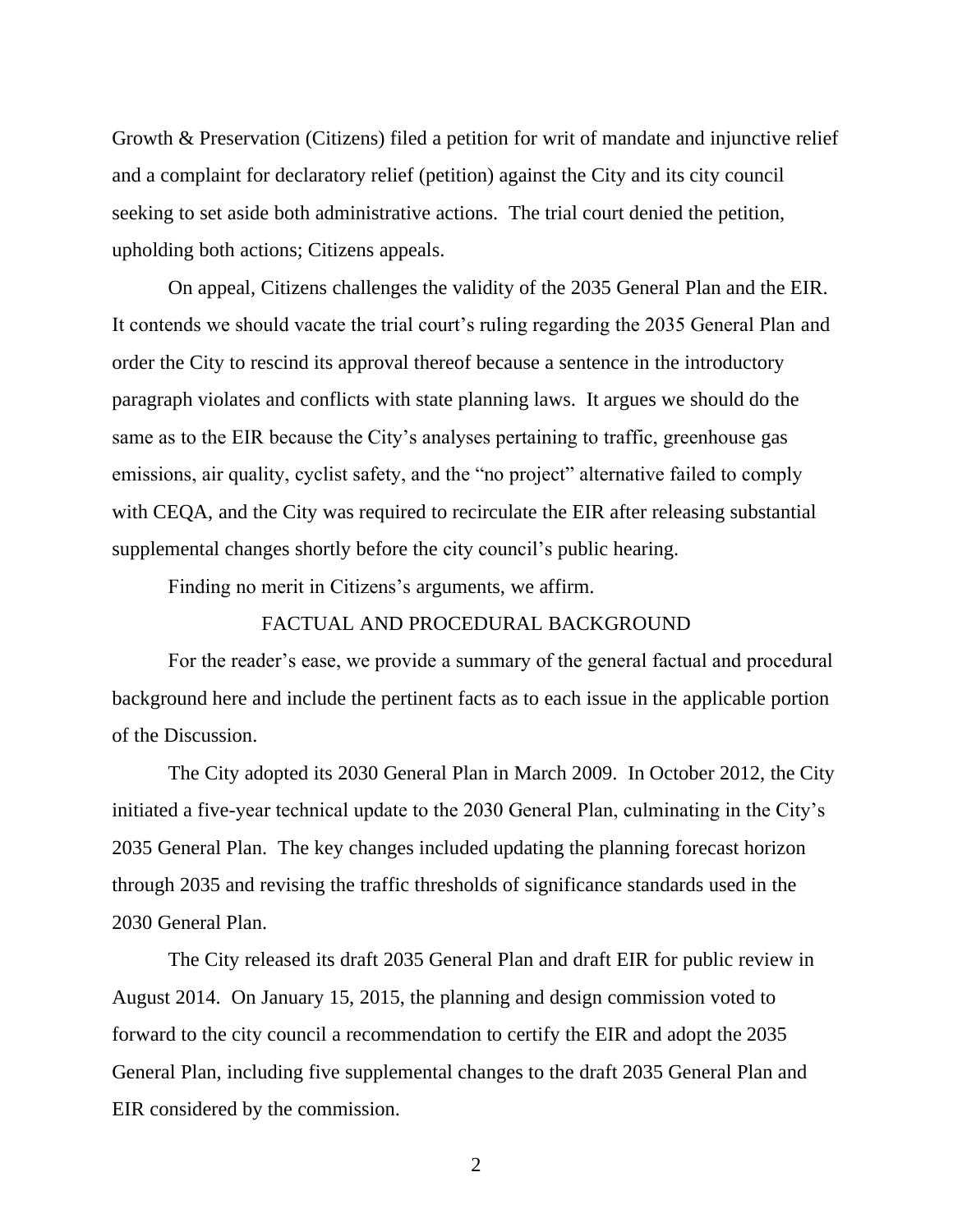On February 24, 2015, the City issued a "special reminder" that the city council would consider adopting the 2035 General Plan and certifying the EIR at a meeting on March 3, 2015. In the reminder, the City provided a hyperlink to a document containing a "list of supplemental changes to the Draft 2035 General Plan." The document outlined 13 changes to the draft 2035 General Plan and EIR, including the five changes previously considered by the planning and design commission.

The City approved the 2035 General Plan and certified the EIR with the proposed changes on March 3, 2015. Citizens filed suit on April 1, 2015.

## DISCUSSION

#### I

## *The 2035 General Plan*

Citizens presents a facial challenge to the 2035 General Plan, arguing the introductory paragraph violates Government Code section 65300.5, the Governor's Office of Planning and Research's General Plan Guidelines (General Plan Guidelines),**<sup>2</sup>** and "state planning laws" because it purports to grant to the City unfettered discretion to "create a hierarchy of General Plan elements, or to approve projects inconsistent with any policy of the General Plan." Citizens requests we vacate the trial court's ruling and order the City to rescind approval of the 2035 General Plan.

The introductory paragraph provides: "The City, in its sole discretion, shall determine a proposed project's consistency with the City's General Plan. Consistency is achieved if a project will further the overall objectives and policies of the General Plan and not obstruct their attainment, recognizing that a proposed project may be consistent with the overall objectives of the General Plan, but not with each and every policy

**<sup>2</sup>** The pertinent General Plan Guidelines were issued in October 2003. Although the General Plan Guidelines are advisory, they provide an aid to interpretation. (*Twain Harte Homeowners Assn. v. County of Tuolumne* (1982) 138 Cal.App.3d 664, 702.)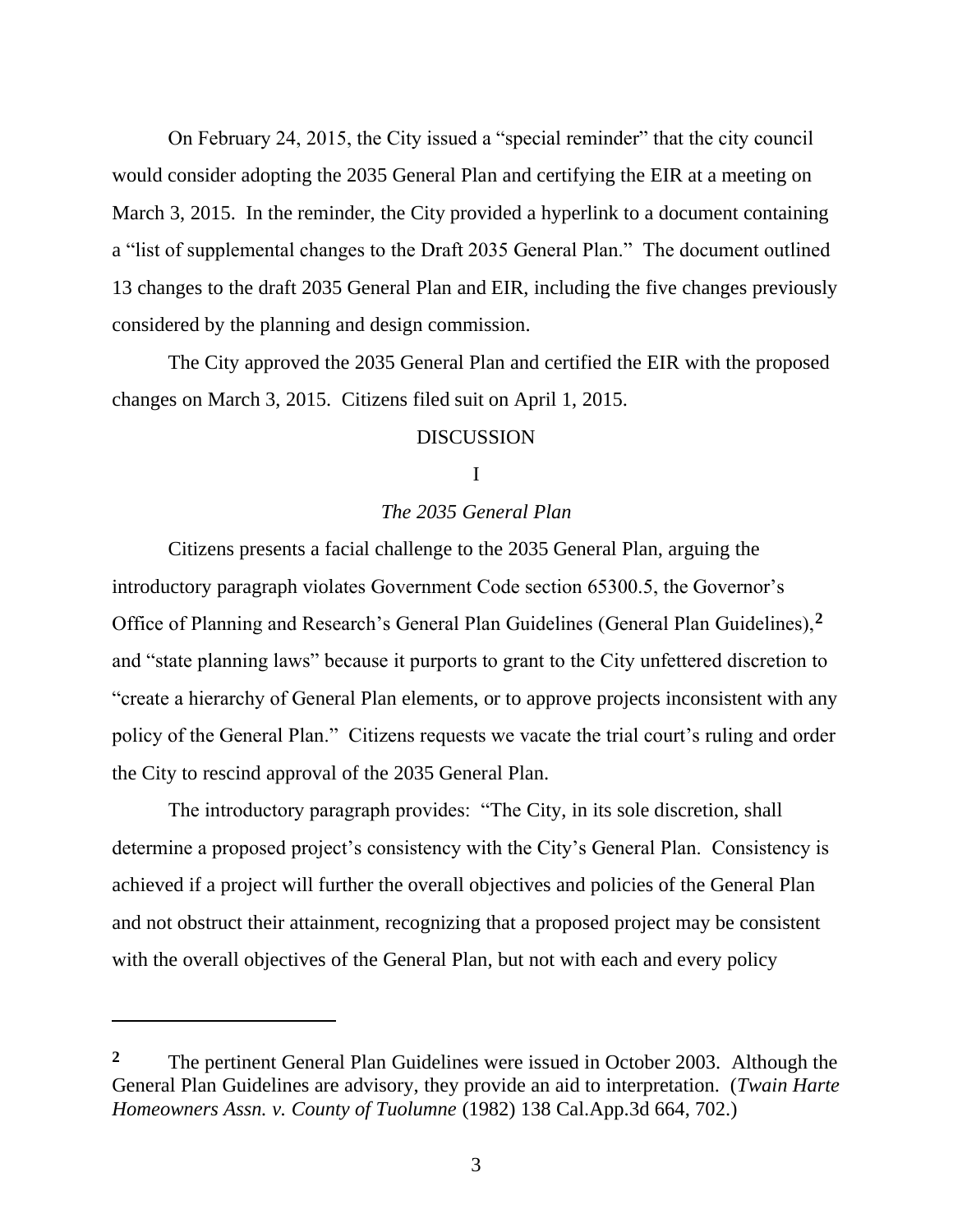thereof. In all instances, in making a determination of consistency, the City may use its discretion to balance and harmonize policies with other complementary or countervailing policies in a manner that best achieves the City's overall goals." It is the last sentence that contains the language offensive to Citizens.

The City argues the 2035 General Plan comports with governing law because it is internally consistent as written and the introductory paragraph "is consistent with precedent that acknowledges the City's discretion to weigh and balance competing interests in establishing development policies and in applying them." As we explain, the introductory paragraph does not conflict with or violate governing law and does not render the 2035 General Plan invalid on its face.

#### A

### *General Plan Consistency Requirements Generally*

"A city or county must adopt a 'comprehensive, long-term general plan' for its physical development. [Citation.] The general plan must include 'a statement of development policies and . . . objectives, principles, standards, and plan proposals' and elements addressing land use, circulation, housing, conservation, open space, noise, and safety. [Citation.] The general plan serves as a 'charter for future development' [citation] embodying fundamental policy decisions [citation]. The policies in a general plan typically reflect a range of competing interests." (*Federation of Hillside & Canyon Assns. v. City of Los Angeles* (2004) 126 Cal.App.4th 1180, 1194.)

The concept of consistency arises in the context of a general plan at two distinct stages. It first arises when a city adopts a general plan. Government Code section 65300.5 provides a general plan and each of its elements must "comprise an integrated, internally consistent and compatible statement of policies." "A general plan is internally inconsistent when one required element impedes or frustrates another element or when one part of an element contradicts another part of the same element. For example, a land use element calling for substantial increases in population is inconsistent with a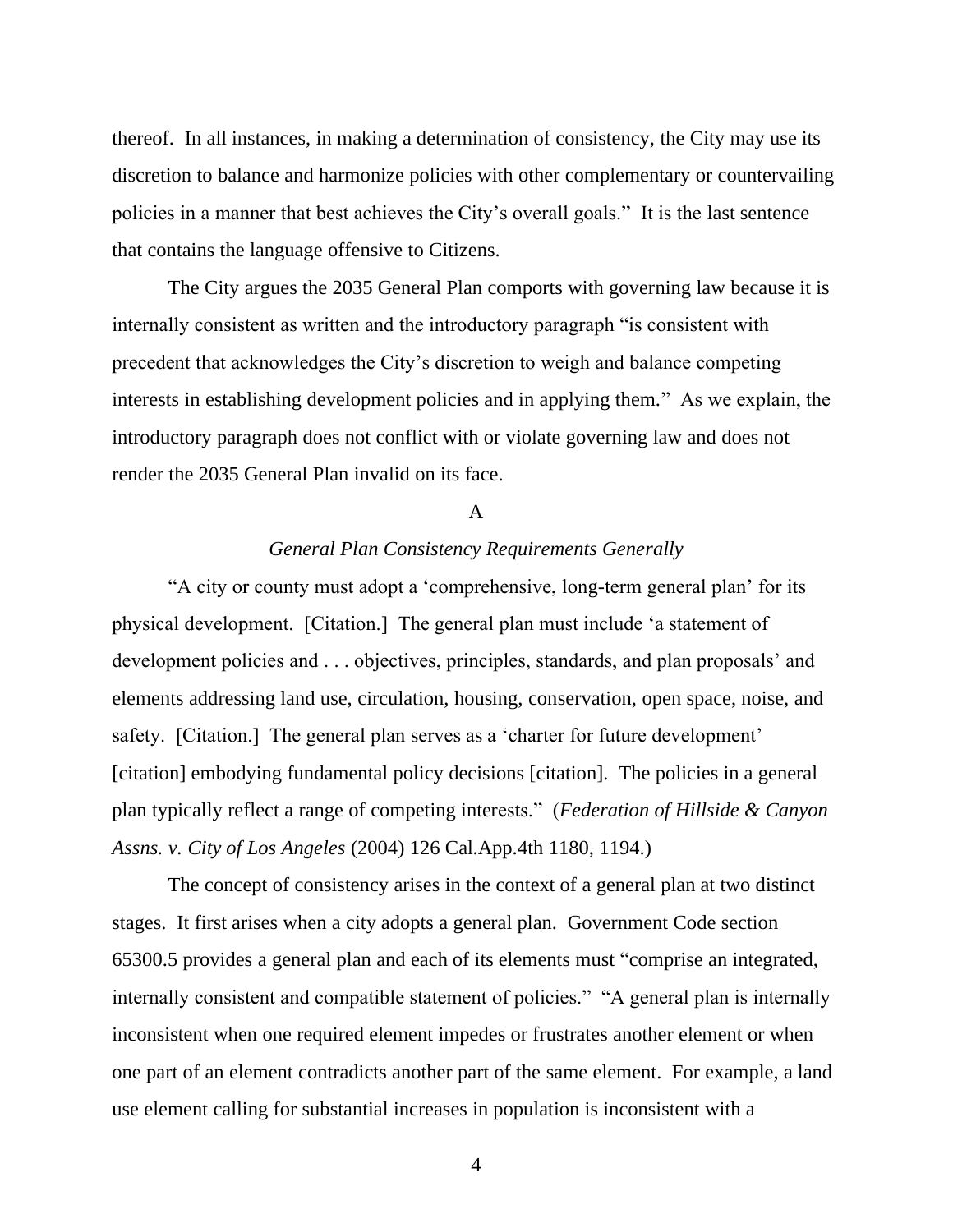circulation element acknowledging that existing roads are inadequate to handle more traffic and offering no practical way to obtain better roads." (*South Orange County Wastewater Authority v. City of Dana Point* (2011) 196 Cal.App.4th 1604, 1619.)

The General Plan Guidelines state "[t]he concept of internal consistency holds that no policy conflicts can exist, either textual or diagrammatic, between the components of an otherwise complete and adequate general plan. Different policies must be balanced and reconciled within the plan." (General Plan Guidelines, at p. 12.) Without such consistency, "[d]ecision-makers will face conflicting directives; citizens will be confused about the policies and standards the community has selected; findings of consistency of subordinate land use decisions such as rezonings and subdivisions will be difficult to make; and land owners, business, and industry will be unable to rely on the general plan's stated priorities and standards for their own individual decision-making. Beyond this, inconsistencies in the general plan can expose the jurisdiction to expensive and lengthy litigation." (*Id*. at p. 13.)

The concept of consistency arises at the second stage when a proposed project is presented for a city's consideration and approval. "The rule of general plan consistency is that the project must at least be compatible with the objectives and policies of the general plan." (*Naraghi Lakes Neighborhood Preservation Assn. v. City of Modesto* (2016) 1 Cal.App.5th 9, 17, italics omitted.) " ' "An action, program, or project is consistent with the general plan if, considering all its aspects, it will further the objectives and policies of the general plan and not obstruct their attainment." ' " (*Friends of Lagoon Valley v. City of Vacaville* (2007) 154 Cal.App.4th 807, 817.)

#### B

## *The 2035 General Plan Is Valid On Its Face*

The adoption of a general plan is a legislative act and is presumed valid. (*Federation of Hillside & Canyon Assns. v. City of Los Angeles*, *supra*, 126 Cal.App.4th at p. 1195; Gov. Code,  $\S$  65301.5.) As the parties point out, "[a] petitioner may challenge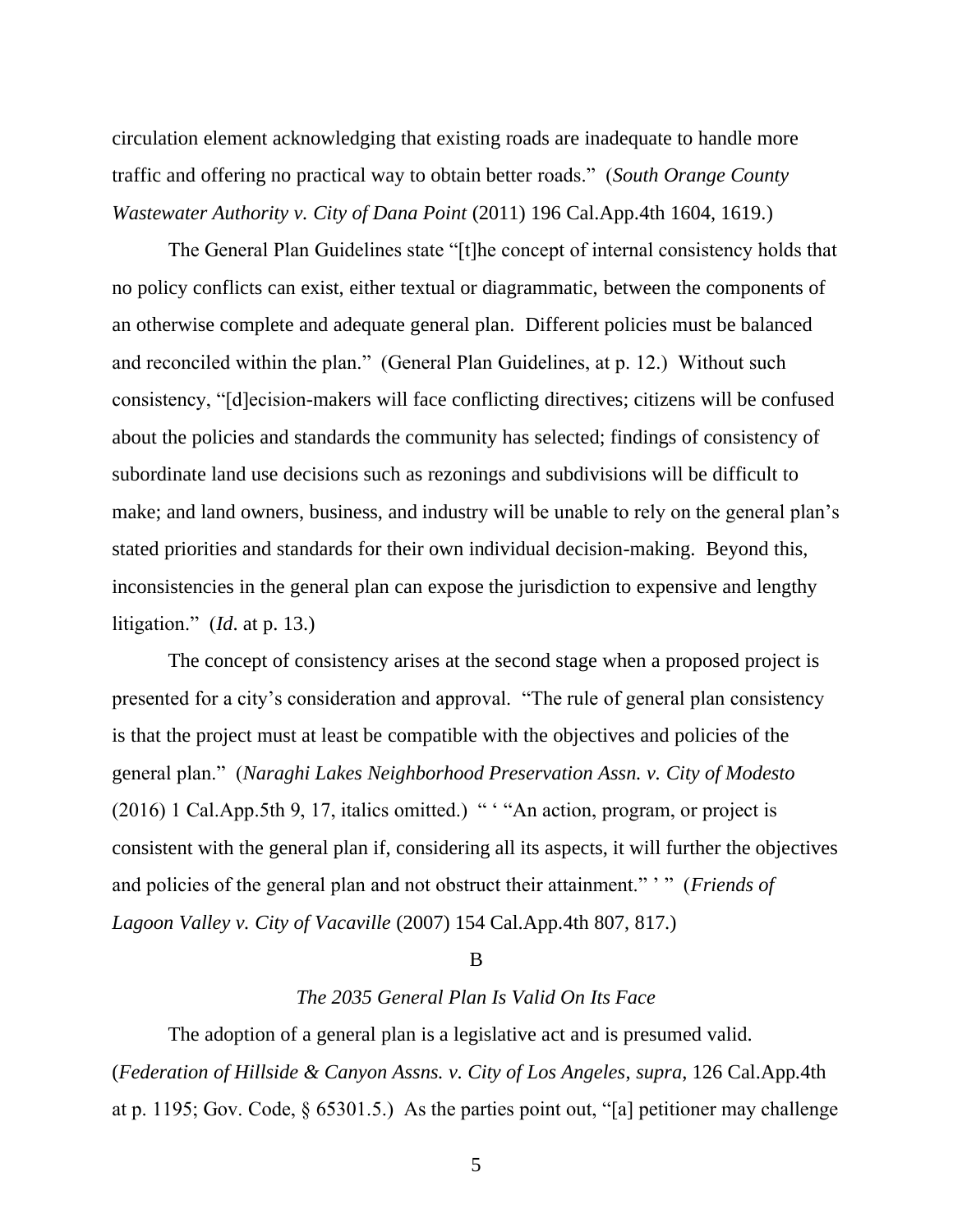a general plan on the ground that it does not substantially comply with [the requirements in Government Code sections 65300 to 65307] by way of petition for writ of mandate under Code of Civil Procedure section 1085." (*Federation of Hillside*, at p. 1195; Gov. Code, § 65751.) " 'Substantial compliance . . . means actual compliance in respect to the substance essential to every reasonable objective of the statute,' as distinguished from 'mere technical imperfections of form.' " (*Camp v. Board of Supervisors* (1981) 123 Cal.App.3d 334, 348, italics omitted.)

"Judicial review of a legislative act under Code of Civil Procedure section 1085 is limited to determining whether the public agency's action was arbitrary, capricious, entirely without evidentiary support, or procedurally unfair. [Citations.] A court therefore cannot disturb a general plan based on violation of the internal consistency and correlation requirements unless, based on the evidence before the city council, a reasonable person could not conclude that the plan is internally consistent or correlative." (*Federation of Hillside & Canyon Assns. v. City of Los Angeles*, *supra*, 126 Cal.App.4th at p. 1195.)

The introductory language does not violate Government Code section 65300.5 or the General Plan Guidelines, as Citizens contends. Government Code section 65300.5 and the General Plan Guidelines require the policies in a general plan *as written* to be integrated, internally consistent, and compatible. Citizens points us to no inconsistency between policies in the 2035 General Plan as written and nothing in the introductory language creates an inconsistency between the policies either. The introductory language also says nothing about establishing a hierarchy between the general plan elements. (Cf. *Sierra Club v. Board of Supervisors* (1981) 126 Cal.App.3d 698, 702-703, 708 [a "precedence clause" contained in the land use element of a county's general plan was void where such clause provided that if any conflict existed between the open space and conservation elements of the general plan, the land use element would take precedence].) The language instead concerns the City's *future* determinations of a project's consistency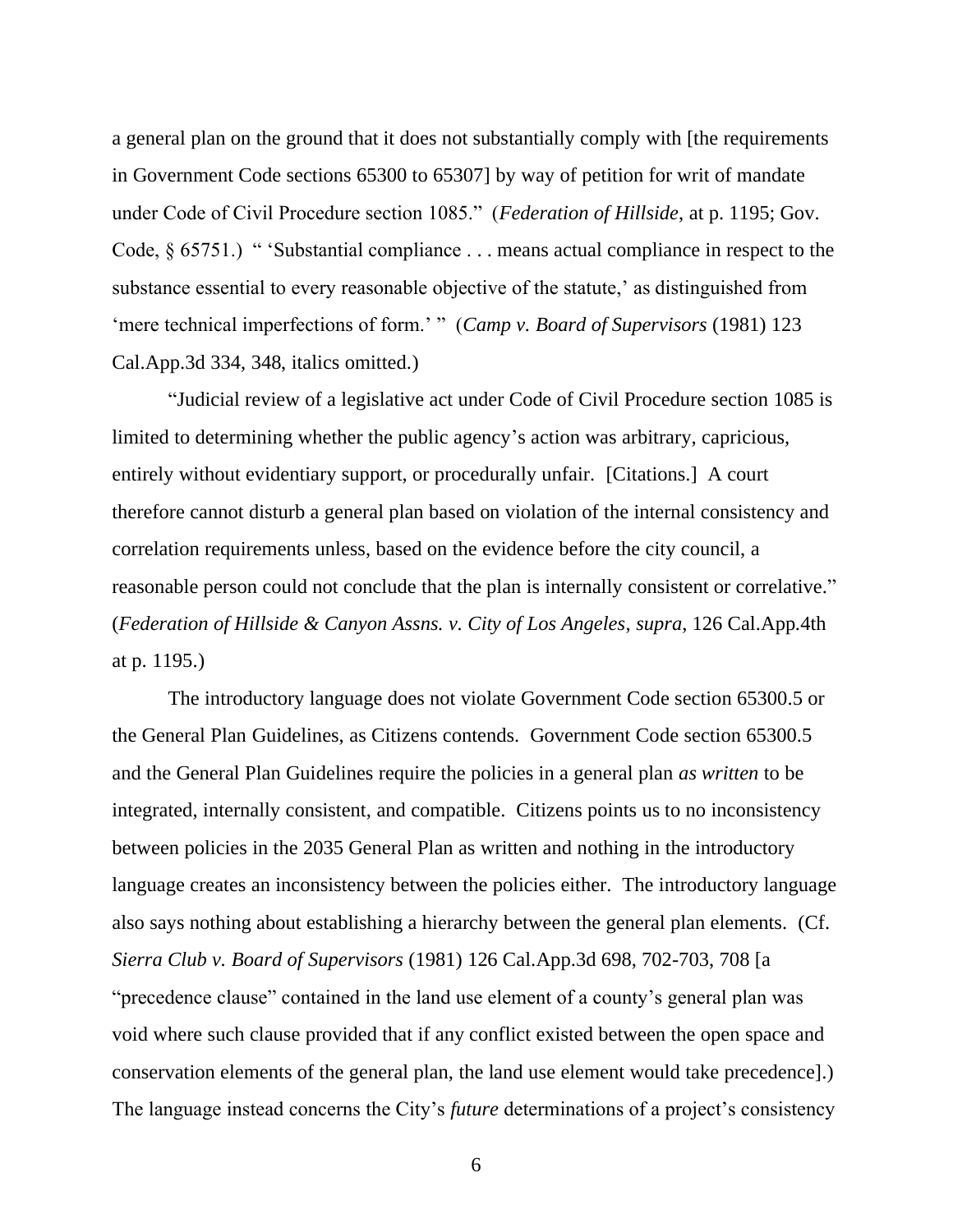with the general plan, which is a different and separate issue from whether the policies within the general plan are internally consistent with one another as required by Government Code section 65300.5 and the General Plan Guidelines.

Even if the City were to do what Citizens anticipates -- that is, to "create a hierarchy of General Plan elements, or to approve projects inconsistent with any policy of the General Plan" in the future -- it would not render the 2035 General Plan invalid. A finding or determination made separate and independent from the approval of a general plan and not included as part thereof cannot render the general plan internally inconsistent or noncorrelative. (*Federation of Hillside & Canyon Assns. v. City of Los Angeles*, *supra*, 126 Cal.App.4th at p. 1197 [a finding not part of the general plan "cannot make the general plan internally inconsistent or noncorrelative"].) Rather, any such future decision would be subject to an as-applied challenge at the appropriate time.

Citizens's challenge faces another substantial obstacle (not addressed by the parties) because it essentially raises a facial constitutional challenge to the 2035 General Plan**<sup>3</sup>** on the ground of preemption for conflicting with governing state law. (See *T-Mobile West LLC v. City and County of San Francisco* (2019) 6 Cal.5th 1107, 1116.) This type of challenge is exacting, but it is also the subject of some confusion. As our Supreme Court recently explained: "Some cases have held that legislation is invalid if it conflicts in the generality or great majority of cases. [Citation.] Others have articulated a stricter standard, holding that legislation is invalid only if it presents a total and fatal conflict with applicable constitutional [or statutory] prohibitions." (*Id*. at p. 1117, fn. 6.) Under either standard, however, Citizens's challenge fails.

**<sup>3</sup>** A general plan is local legislation. (Gov. Code, § 65301.5; see *Building Industry Assn. of Central California v. County of Stanislaus* (2010) 190 Cal.App.4th 582, 589- 590.)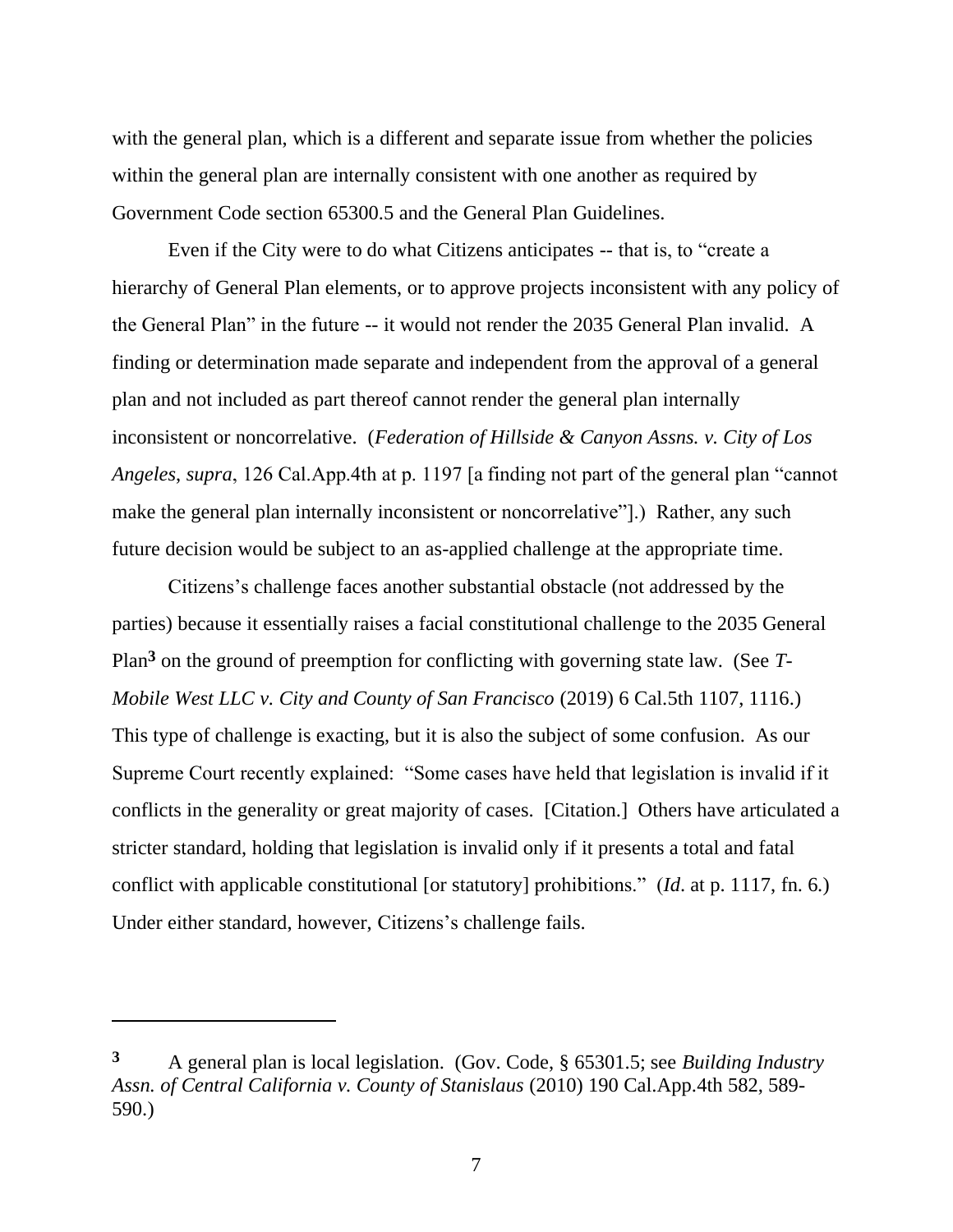Nothing in the introductory language precludes the City from administering the 2035 General Plan in a lawful and valid manner. Citizens has, therefore, failed to show it is unavoidable the City will approve projects inconsistent with the 2035 General Plan such that the introductory language presents a total and fatal conflict with applicable statutory prohibitions or the conduct is likely to occur in the great majority of cases. Instead, Citizens attempts to use the following hypothetical to support its argument: "[The City] could determine, for example, that even though approval of a new industrial plant would conflict with policies in the General Plan's Environmental Resources element, the plant, nevertheless, could be approved as consistent with policies relating to economic growth." Citizens's musings on future potential actions by the City does not, however, support an invalidation of the 2035 General Plan *on its face*. The City may avoid unlawful project/general plan consistency determinations in the future; we decline to presume the City intends to violate governing law or to consider any hypothetical future noncompliance with the 2035 General Plan because such disputes are not ripe or before us. Accordingly, we affirm the trial court's ruling upholding the 2035 General Plan.

#### II

## *The EIR*

#### A

## *General CEQA Principles*

" 'The foremost principle under CEQA is that the Legislature intended the act "to be interpreted in such manner as to afford the fullest possible protection to the environment within the reasonable scope of the statutory language." ' [Citations.] 'With narrow exceptions, CEQA requires an EIR whenever a public agency proposes to approve or to carry out a project that may have a significant effect on the environment.'" (*Sierra Club v. County of Fresno* (2018) 6 Cal.5th 502, 511.) A project will have a significant effect on the environment if it will cause "a substantial, or potentially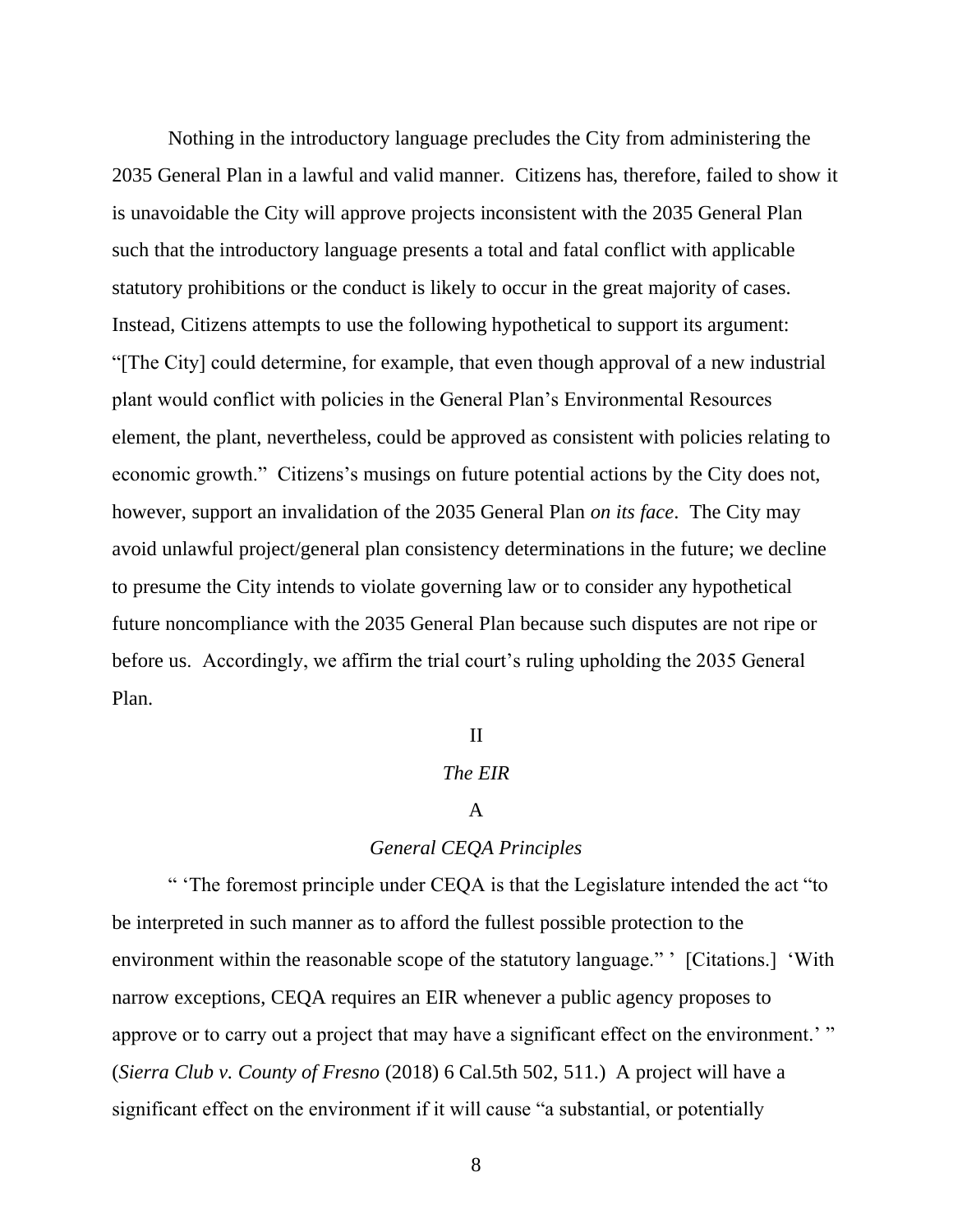substantial, adverse change in" "the physical conditions which exist within the area which will be affected by [the] project, including land, air, water, minerals, flora, fauna, noise, objects of historic or aesthetic significance." (CEQA Guidelines,**<sup>4</sup>** §§ 21060.5 [defining "environment"], 21068 [defining "significant effect on the environment"].)

"The basic purpose of an EIR is to 'provide public agencies and the public in general with detailed information about the effect [that] a proposed project is likely to have on the environment; to list ways in which the significant effects of such a project might be minimized; and to indicate alternatives to such a project.' [Citations.] 'Because the EIR must be certified or rejected by public officials, it is a document of accountability. If CEQA is scrupulously followed, the public will know the basis on which its responsible officials either approve or reject environmentally significant action, and the public, being duly informed, can respond accordingly to action with which it disagrees.' [Citation.] The EIR 'protects not only the environment but also informed self-government.' [Citation.]

"The standard of review in a CEQA case, as provided in sections 21168.5 and 21005, is abuse of discretion. Section 21168.5 states in part: 'In any action or proceeding . . . to attack, review, set aside, void or annul a determination, finding, or decision of a public agency on the grounds of noncompliance with this division, the inquiry shall extend only to whether there was a prejudicial abuse of discretion.' [Citation.] Our [Supreme Court's] decisions have thus articulated a procedural issues/factual issues dichotomy. '[A]n agency may abuse its discretion under CEQA either by failing to proceed in the manner CEQA provides or by reaching factual

**<sup>4</sup>** References to the CEQA Guidelines are to the regulations for the implementation of CEQA codified in title 14, section 15000 et seq. of the California Code of Regulations, which have been developed by the Office of Planning and Research and adopted by the Secretary of the Natural Resources Agency. (§ 21083.)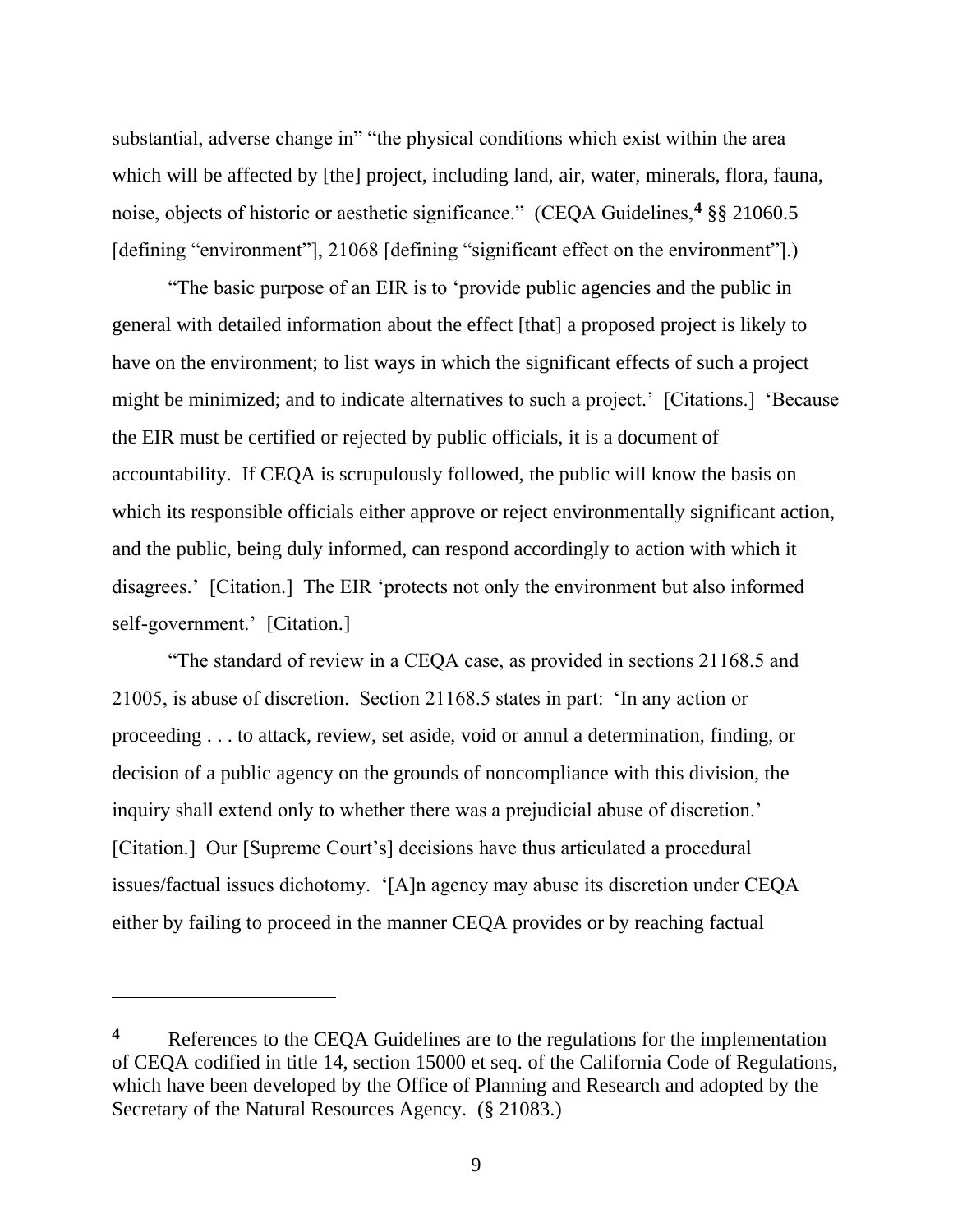conclusions unsupported by substantial evidence. [Citation.] Judicial review of these two types of error differs significantly: While we determine de novo whether the agency has employed the correct procedures, "scrupulously enforc[ing] all legislatively mandated CEQA requirements" [citation], we accord greater deference to the agency's substantive factual conclusions. In reviewing for substantial evidence, the reviewing court "may not set aside an agency's approval of an EIR on the ground that an opposite conclusion would have been equally or more reasonable," for, on factual questions, our task "is not to weigh conflicting evidence and determine who has the better argument." ' " (*Sierra Club v. County of Fresno*, *supra*, 6 Cal.5th at pp. 511-512, fn. omitted.)

<sub>R</sub>

*The Traffic Analysis Challenge Is Moot*

### 1

## *Factual Background*

The 2035 General Plan's mobility policy M 1.2.2 states the City will generally seek to operate the roadway network at level of service  $(LOS)^5$  D or better for vehicles during typical weekday conditions, including morning and afternoon peak hours. Subdivisions A through D of the policy contain four exceptions to the general policy. Subdivisions A and B provide all streets in the central city community plan area and the priority investment areas**<sup>6</sup>** may operate at LOS F. Subdivision C identifies 11 roadways

**<sup>5</sup>** LOS is a way of describing relative traffic congestion on a roadway segment or intersection. It is based on the ratio of traffic volume to capacity, referring to the delay a motorist experiences as traffic becomes congested. (See *Schaeffer Land Trust v. San Jose City Council* (1989) 215 Cal.App.3d 612, 623.) "An LOS can range from A, representing free flow conditions, to F, representing jammed conditions." (*Ibid*.)

**<sup>6</sup>** Priority investment areas "are subareas of the city that have been identified in the community plans as important opportunities for future development through infill, reuse, or redevelopment."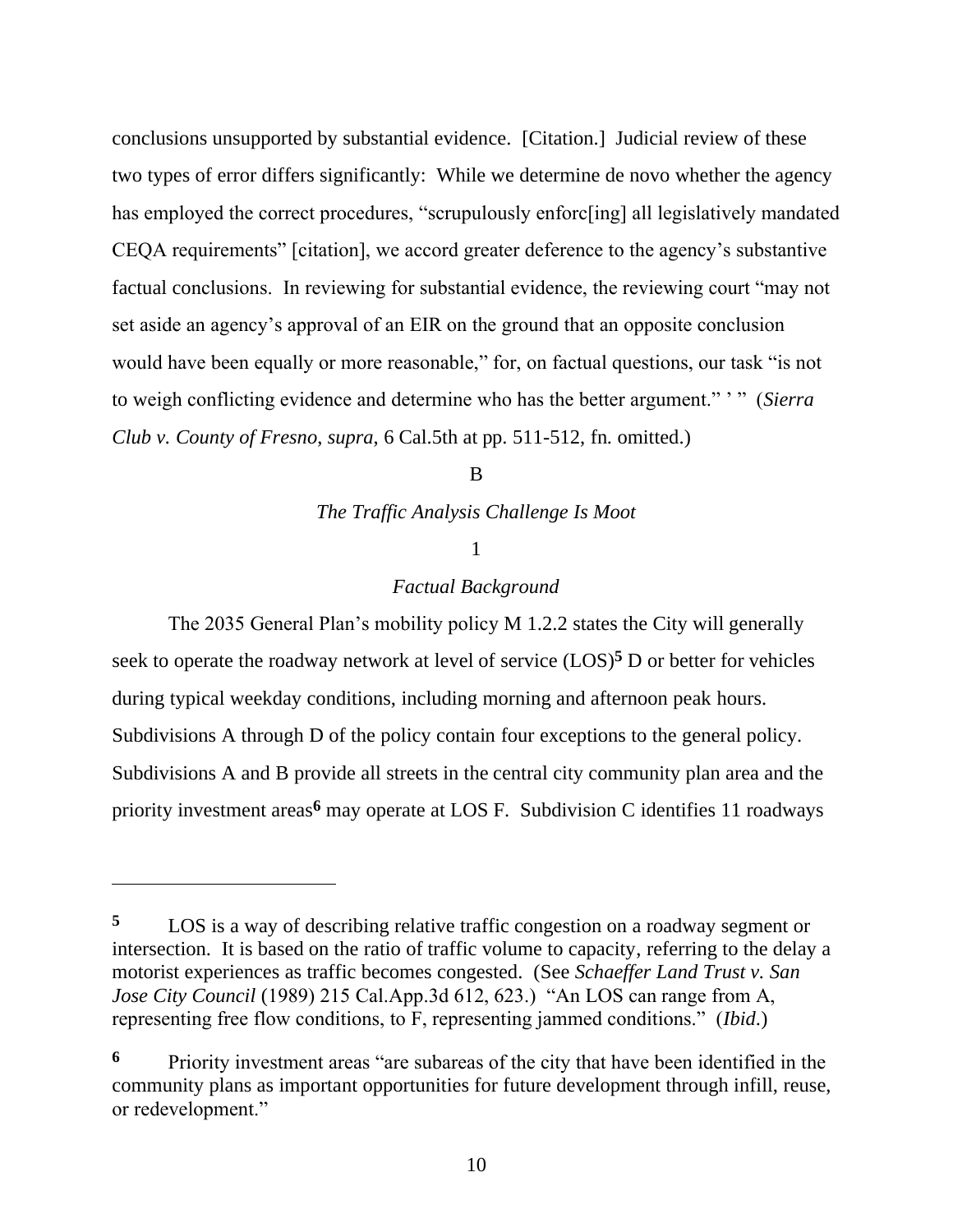that may operate at LOS E and subdivision D identifies 24 roadways that may operate at LOS F. Subdivision E provides: "If maintaining the above LOS standards would, in the City's judgment be infeasible and/or in conflict with the achievement of other goals, LOS E or F conditions may be accepted provided that provisions are made to improve the overall system, promote non-vehicular transportation, and/or implement vehicle trip reduction measures as part of a development project or a city-initiated project. Additionally[,] the City shall not expand the physical capacity of the planned roadway network to accommodate a project beyond that identified in Figure M4 and M4a (2035 General Plan Roadway Classification and Lanes)."

In the EIR, the 2035 General Plan's transportation and circulation impacts were described, in pertinent part, as follows: "Compared to existing conditions, increases in vehicle traffic would occur on the City's roadway network between now and 2035 due to future population and employment growth. . . . The 2035 General Plan transportation conditions are compared to the applicable LOS thresholds to determine the significance of future increases in traffic, accounting for growth between existing and 2035 conditions."

The traffic impacts to roadway segments within the City were analyzed as follows: "The proposed Mobility Element was designed to comply with Policy M 1.2.2 of the General Plan. This policy is the basis for establishing CEQA impact significance thresholds<sup>[7]</sup> for this EIR. As shown in Exhibit 4.12-3, implementation of the 2035

**<sup>7</sup>** "A threshold of significance is an identifiable quantitative, qualitative or performance level of a particular environmental effect, non-compliance with which means the effect will normally be determined to be significant by the agency and compliance with which means the effect normally will be determined to be less than significant." (CEQA Guidelines, § 15064.7, subd. (a).) "Such thresholds can be drawn from existing environmental standards, such as other statutes or regulations." (*Protect the Historic Amador Waterways v. Amador Water Agency* (2004) 116 Cal.App.4th 1099, 1107.)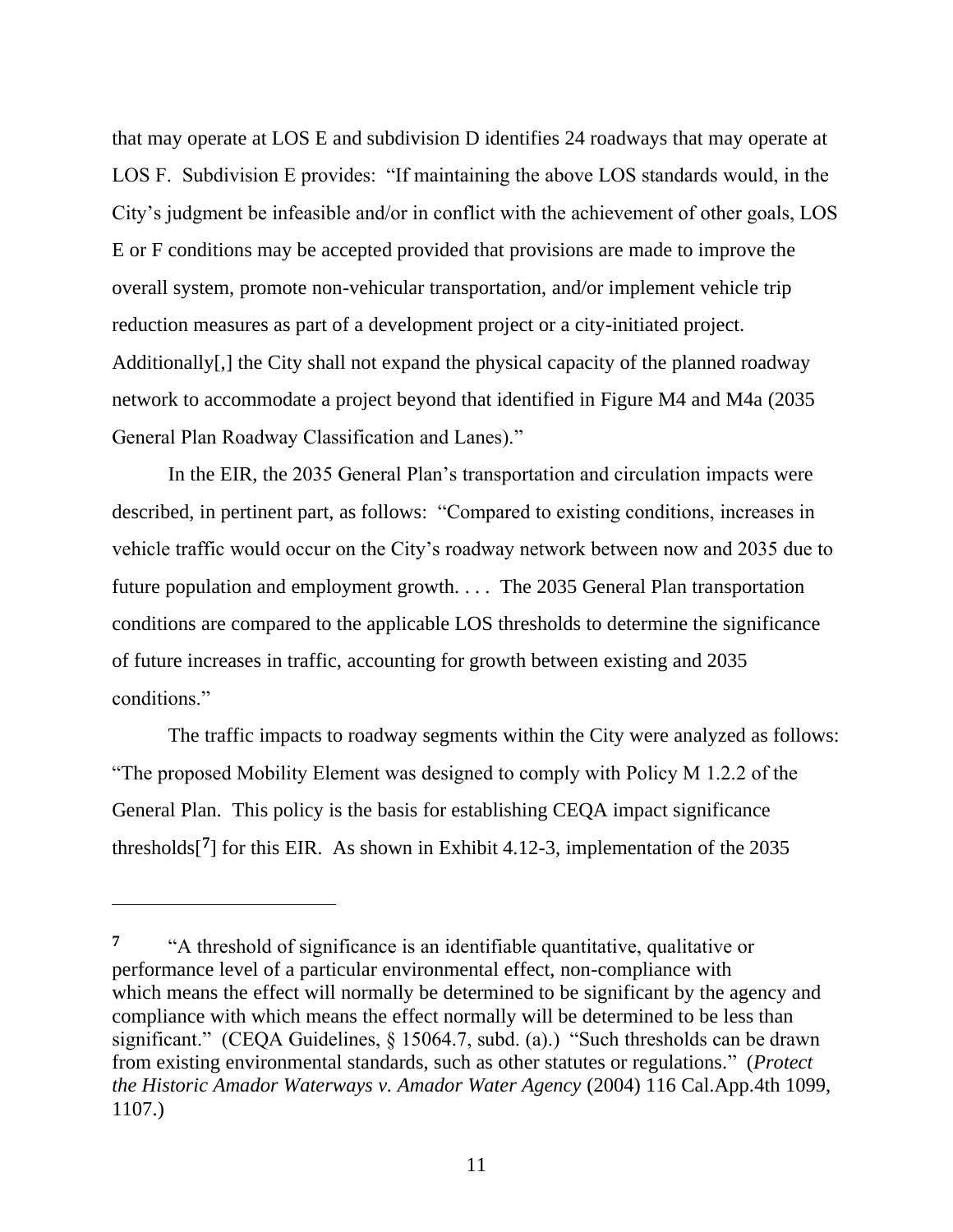General Plan would result in daily traffic volume increases, which in some cases would reach or exceed capacity (i.e., LOS E or F conditions) on segments of several city roadways . . . . In most cases traffic would increase under 2035 conditions with implementation of the proposed 2035 General Plan compared to existing conditions . . . . Daily traffic volumes in 2035 would result in a high utilization of roadways as indicated by LOS F conditions on multiple roadways within the City, including those previously listed in Policy M 1.2.2 section C. Roadways experiencing LOS E or F under daily conditions would also likely experience similar conditions during peak hours. In all of these cases, the LOS E or F results have been accepted in Policy M 1.2.2. [¶] Although traffic volumes are projected to increase, the application of the new LOS standards identified in proposed Policy M 1.2.2 would mean that implementation of the 2035 General Plan would not result in significant LOS impacts based on the 2035 horizon year analysis. This conclusion is consistent with the increased priority on multi-modal mobility within the city, rather than just automobile delay and travel times. . . . This impact is considered **less than significant**." The City correspondingly concluded no mitigation measures were required.

#### $\mathcal{L}$

## *Why The Challenge Is Moot*

Citizens argues that, by relying on the 2035 General Plan's new LOS thresholds of significance for its finding of a less than significant impact on traffic, the City "avoided studying the significance of traffic impacts degrading to LOS F, did not conclude that such impacts were insignificant based on substantial evidence, and did not adequately analyze alternatives or mitigation measures." At bottom, Citizens's traffic analysis challenge relies on the premise that the 2035 General Plan's impacts on traffic congestion in certain areas of the City constitute significant impacts within the meaning of CEQA, and that the City failed to properly analyze and mitigate such impacts.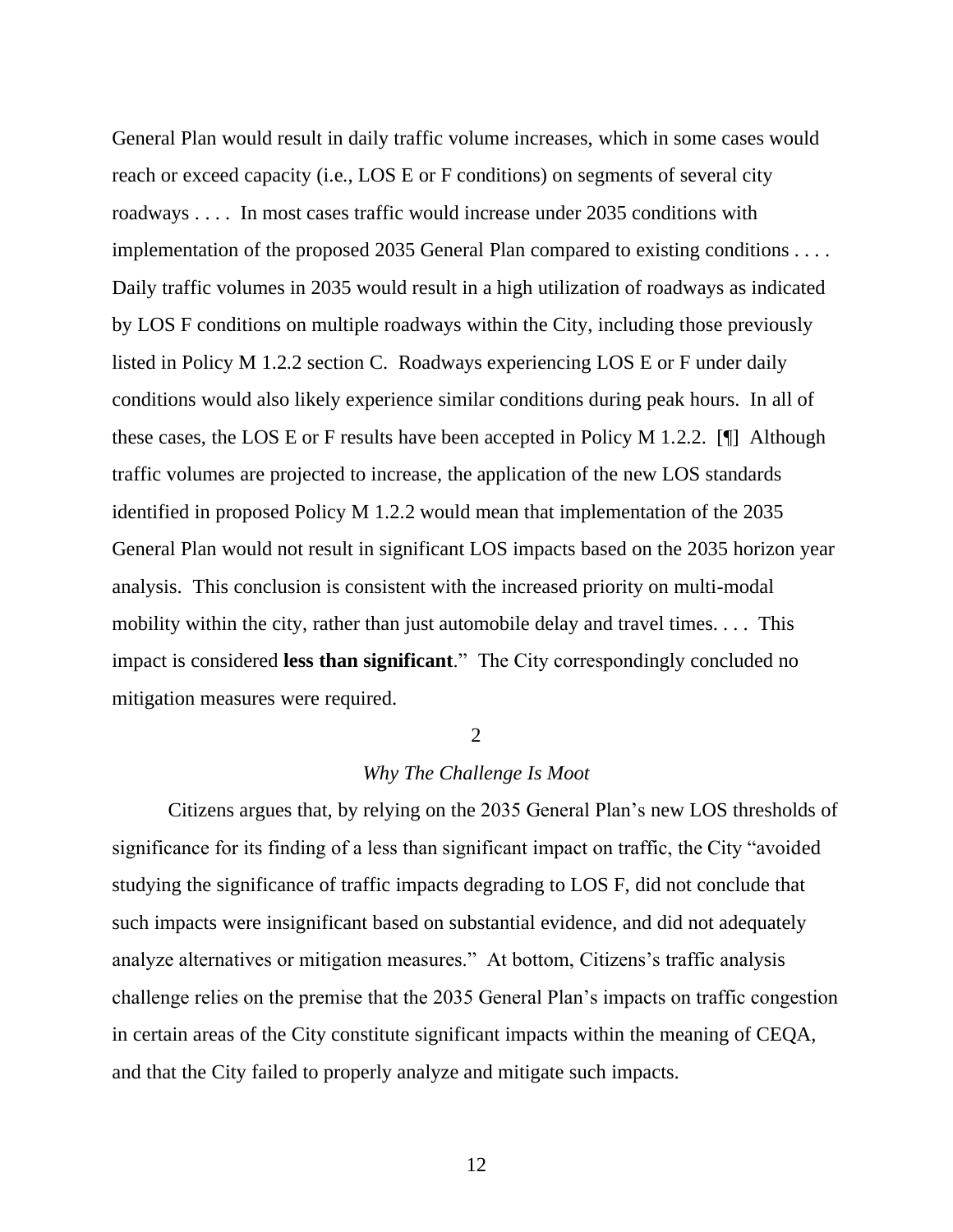We requested supplemental briefing from the parties regarding the applicability and impact, if any, of CEQA Guidelines section 15064.3 on this appeal. The section "describes specific considerations for evaluating a project's transportation impacts" and provides that, except for roadway capacity projects, "a project's effect on automobile delay shall not constitute a significant environmental impact." (CEQA Guidelines, § 15064.3, subd. (a).) It further provides that, "[g]enerally, vehicle miles traveled is the most appropriate measure of transportation impacts" and sets forth criteria for analyzing transportation impacts for land use and transportation projects. (*Id.*, subds. (a)-(b).) The regulation was promulgated, in part, pursuant to section 21099 and certified by the Secretary of the Natural Resources Agency before being approved by the Office of Administrative Law on December 28, 2018.

CEQA Guidelines section 15064.3 applies "prospectively as described in [CEQA Guidelines] section 15007"; however, "[a] lead agency may elect to be governed by the provisions of this section immediately." (CEQA Guidelines, § 15064.3, subd. (c).) "Beginning on July 1, 2020, the provisions of this section shall apply statewide." (*Ibid*.)

Although CEQA Guidelines section 15064.3 applies prospectively, section 21099, subdivision (b)(2) provides that, "[u]pon certification of the guidelines by the Secretary of the Natural Resources Agency pursuant to this section, automobile delay, as described solely by level of service or similar measures of vehicular capacity or traffic congestion shall not be considered a significant impact on the environment pursuant to this division, except in locations specifically identified in the guidelines, if any." The division referenced in the statute is division 13 on environmental quality, section 21000 et seq. (i.e., CEQA).

The City argues section 21099, subdivision (b)(2) renders Citizens's traffic impacts argument moot because the Secretary of the Natural Resources Agency certified CEQA Guidelines section 15064.3 in late 2018. Citizens in turn argues the regulation is inapplicable because it applies prospectively only and, to the extent it applies, the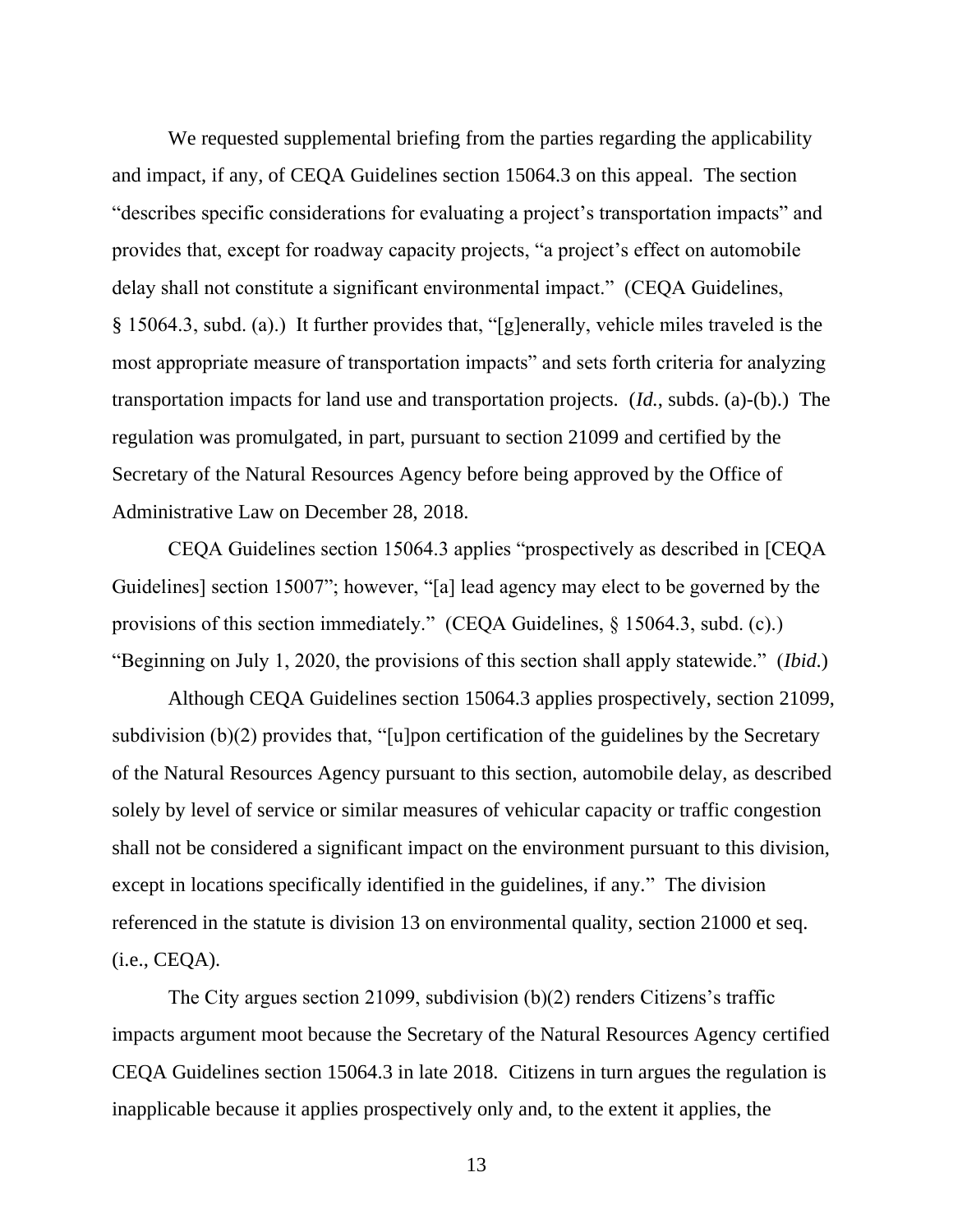regulation would support its "argument that the EIR's traffic analysis is legally deficient" because the City did not analyze the 2035 General Plan's traffic impacts under the vehicle miles traveled criteria.

We agree with the City. In mandamus proceedings like this one, "the law to be applied is that which is current at the time of judgment in the appellate court." (*Callie v. Board of Supervisors* (1969) 1 Cal.App.3d 13, 18-19; see also *Fairbank v. City of Mill Valley* (1999) 75 Cal.App.4th 1243, 1255-1257, fn. 12 ["where no vested rights will be impaired, it is appropriate for an appellate court to apply the law in existence at the time of its decision rather than at the time an approval was issued"].) Under section 21099, subdivision (b)(2), existing law is that "automobile delay, as described solely by level of service or similar measures of vehicular capacity or traffic congestion shall not be considered a significant impact on the environment" under CEQA, except for roadway capacity projects. Accordingly, the 2035 General Plan's impacts on LOS (i.e., automobile delay) cannot constitute a significant environmental impact, as Citizens argues, rendering Citizens's traffic impacts argument moot. Further, because CEQA Guidelines section 15064.3 is prospective and does not presently require the City to use the criteria set forth therein, Citizens's argument that the City failed to analyze the 2035 General Plan's traffic impacts under the vehicle miles traveled criteria in the regulation fails as well.

 $\overline{C}$ 

#### *The "No Project" Alternative Analysis Challenge Is Unsupported*

Citizens believes the EIR's alternatives analysis is legally deficient because "the EIR's truncated discussion of alternatives contained no quantified analysis for any of its proposed alternatives, which were dismissed without sufficient consideration." Its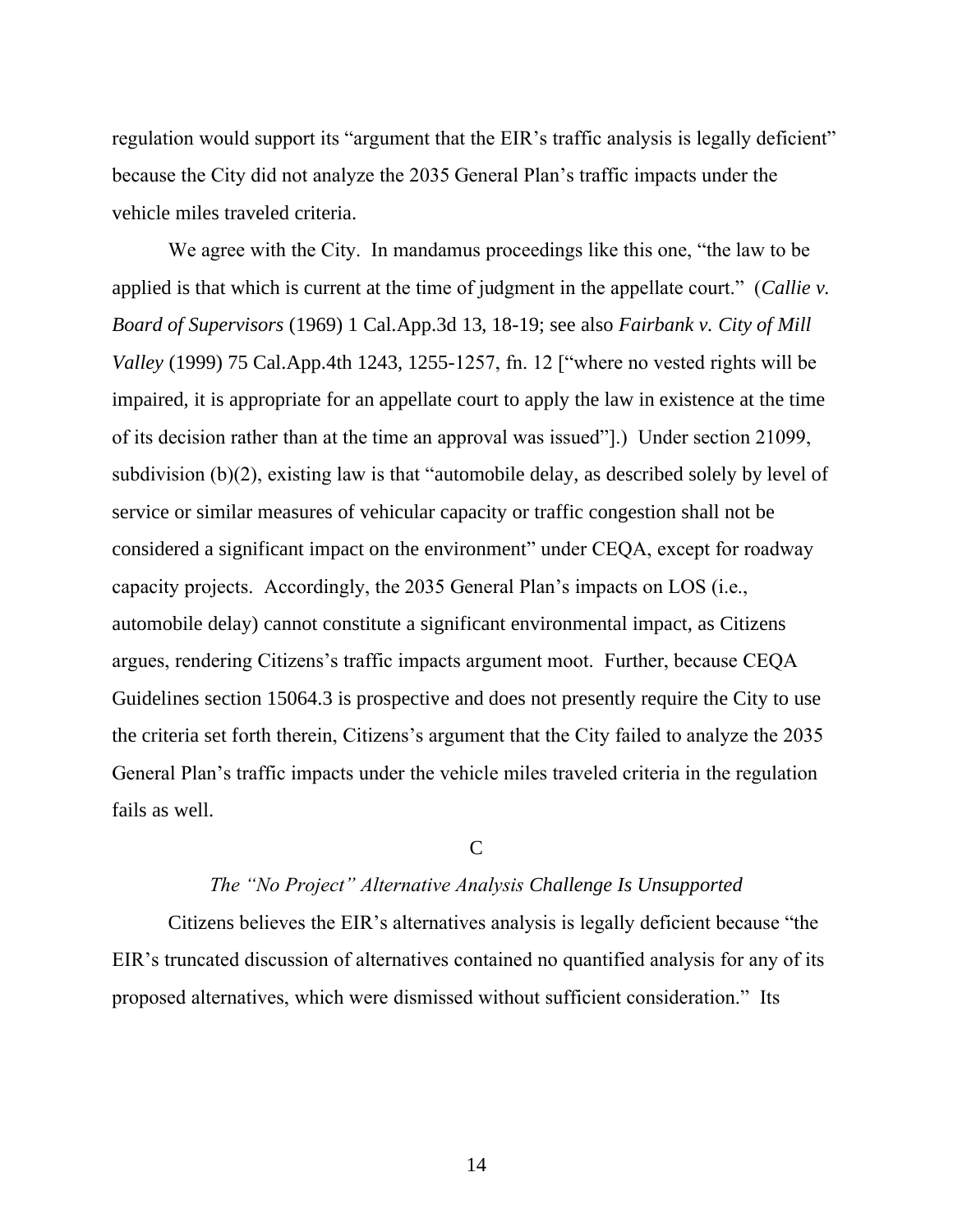argument, however, addresses only the "no project" alternative discussion; we address only the argument presented.**<sup>8</sup>**

#### 1

#### *Factual Background*

The "No Project/2030 General Plan Alternative" "assumes development would occur consistent with the existing land use designations in the [C]ity, or those of the existing 2030 General Plan (as currently amended)." The 2030 General Plan and the 2035 General Plan generally have the same project objectives; "however, the . . . 2035 General Plan takes further steps to improve energy efficiency and reduced [greenhouse gas] emissions, as well as re-prioritizing the various modes of transportation to increase the sustainability of the transportation system and promote connectivity."

Because "there [wa]s no difference between the [2030 General Plan and the 2035 General Plan] with respect to the buildout in the respective horizon years (2030 and 2035)," the impacts associated primarily with ground disturbance, conversion or consumption of on-the-ground resources, and demand for services such as public services, utilities, and parks were considered to be similar under the two general plans.

The primary differences between the two general plans were identified as the climate action plan and more aggressive flood protection policies included in the 2035

<sup>8</sup> An appellant must direct us to the parts of the record that show the claimed error. "An appellate court is not required to search the record to determine whether or not the record supports appellant['s] claim of error. It is the duty of counsel to refer the reviewing court to the portions of the record which support appellant['s] position." (*Green v. City of Los Angeles* (1974) 40 Cal.App.3d 819, 835.) Under the California Rules of Court, each brief must "[s]upport any reference to a matter in the record by a citation to the volume and page number of the record where the matter appears." (Cal. Rules of Court, rule  $8.204(a)(1)(C)$ .) "If no citation 'is furnished on a particular point, the court may treat it as [forfeited].' " (*Guthrey v. State of California* (1998) 63 Cal.App.4th 1108, 1115.)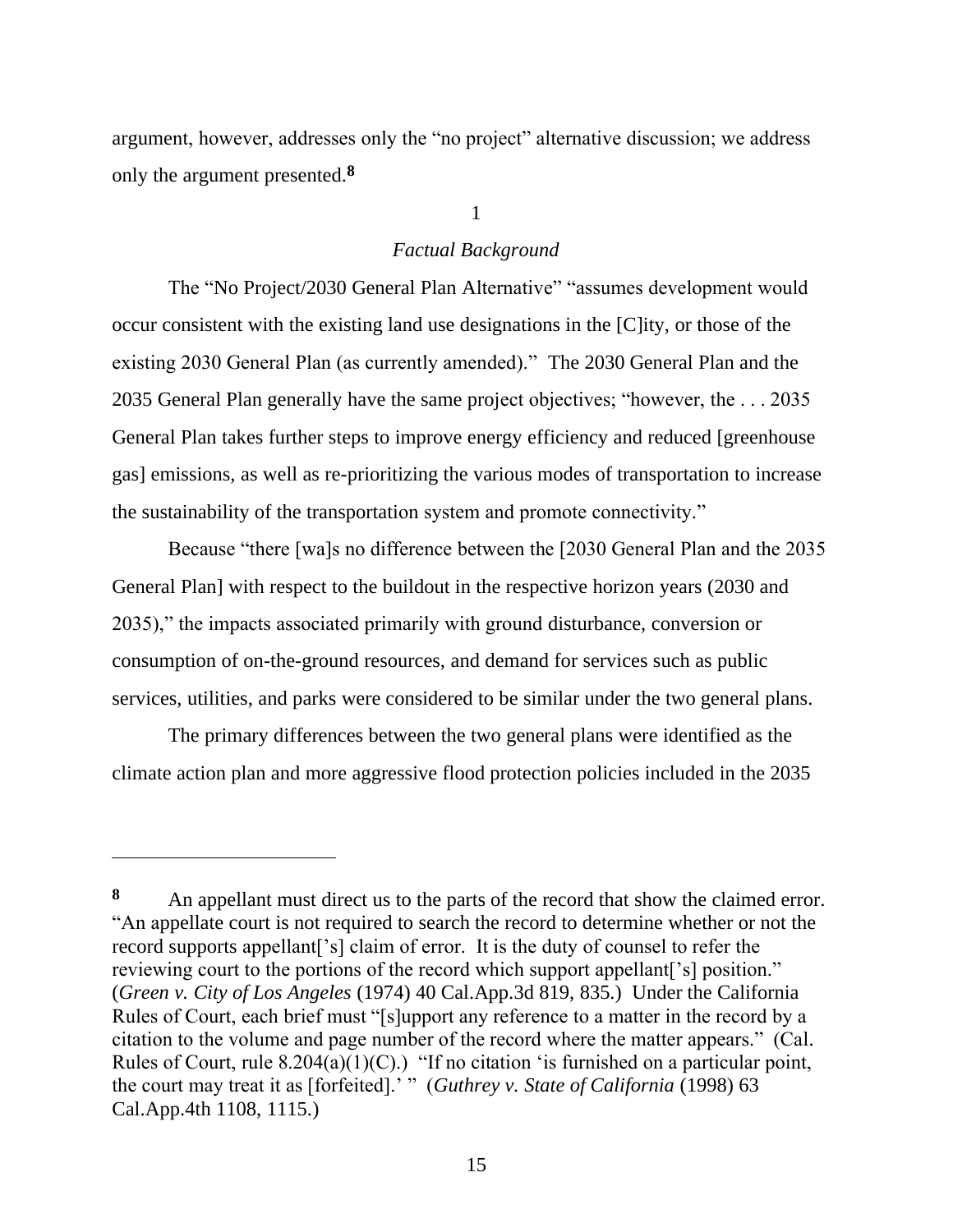General Plan and the change in traffic LOS standards. Differences in visual impacts and potential impacts on river crossings were also briefly mentioned.

The discussion regarding the climate action plan provides that "[i]mplementation of the incorporated [climate action plan] policies would increase energy efficiency and decrease [vehicle miles traveled], which would reduce citywide criteria air pollutant and [greenhouse gas] emissions. Because the No Project/2030 General Plan does not include these policies, the impacts associated with [greenhouse gas] and air quality would be greater than the proposed 2035 General Plan." The City further explained that the 2030 General Plan "may not be as consistent as the [2035] General Plan with the provisions of Senate Bill (SB) 375 and 743, because the [vehicle miles traveled]-reducing policies from the 2012 [climate action plan] would be omitted" and "the 2030 General Plan's flood protection policies, although effective in 2009 when the plan was adopted, are not currently consistent with SB 5 and the 2012 [Central Valley Flood Protection Plan]."

With respect to the change in traffic LOS standards, the City analyzed the comparative environmental effects, in pertinent part, as follows: "The current 2030 General Plan includes LOS E standards in multi-modal areas. The proposed 2035 General Plan provides a LOS 'exemption' (allows LOS F) to the [priority investment areas] and LOS E and F to other specified roadways. Therefore, the No Project/2030 General Plan would result in greater impacts (i.e., additional exceedances of the City's LOS standard) than the proposed 2035 General Plan. However, it should be noted that this difference in impact is due only to the change in the standard; the actual physical effect (traffic congestion) would be substantially similar between the No Project/2030 General Plan Alternative and the proposed 2035 General Plan."

The City further explained in the section titled "[m]itigation that would no longer be required": "The No Project/2030 General Plan Alternative would not eliminate any necessary mitigation measures identified for the proposed 2035 General Plan. Because the No Project/2030 General Plan Alternative would not result in a change to the traffic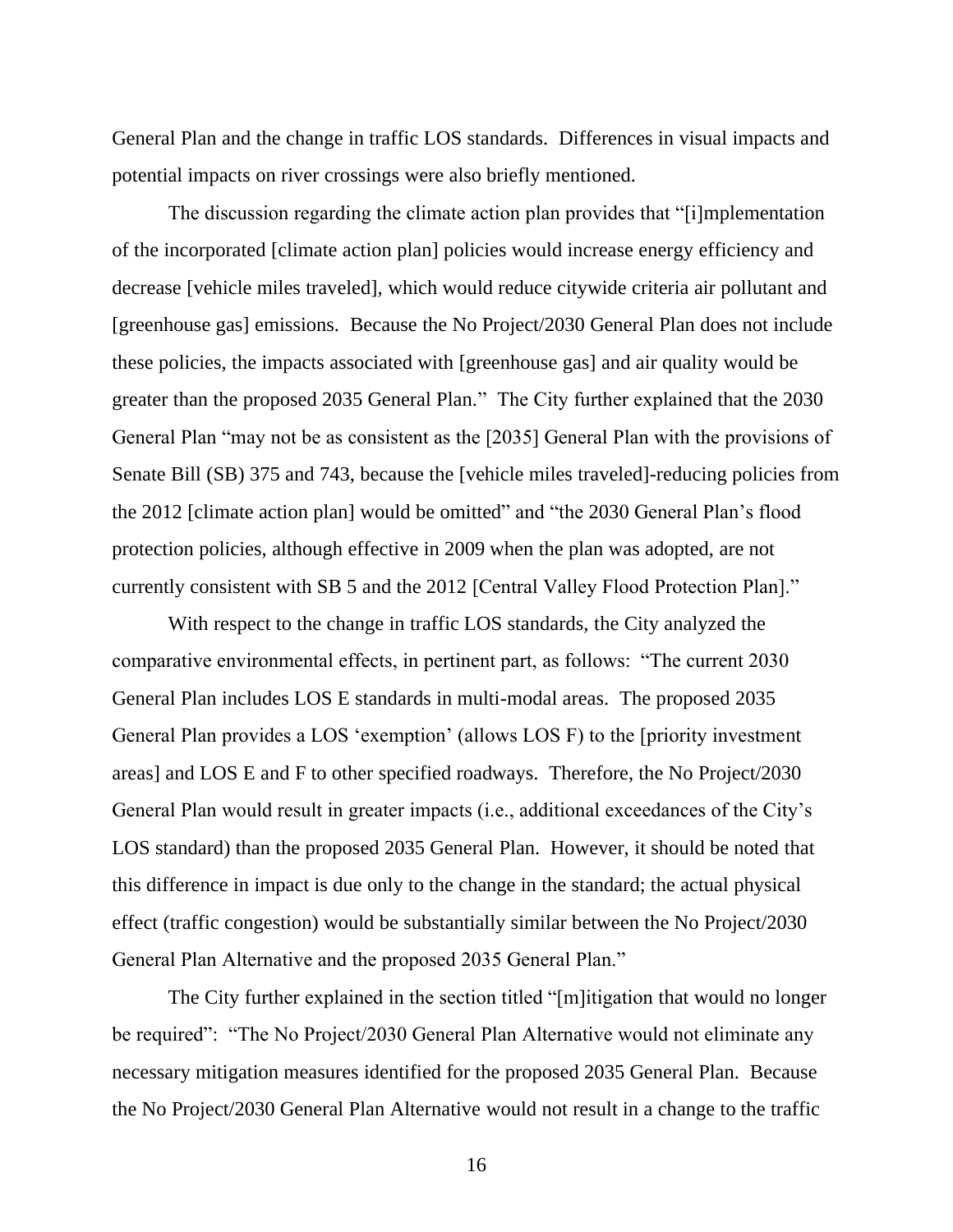LOS standard, it is possible that additional mitigation measures would be necessary on specific roadways to improve LOS." The City then concluded "[t]he No Project/2030 General Plan alternative would not avoid any significant and unavoidable impacts associated with the proposed 2035 General Plan."

In its findings of fact and statement of overriding considerations supporting the resolution approving the EIR, the City found the "no project" alternative infeasible because it would not further the City's objectives of "incorporating the City's [climate action plan] into the policies of the General Plan, further focusing development into the City's core and priority investment areas, and facilitating more sustainable, multi-modal transportation infrastructure." The City further explained that the "no project" alternative "would generally result in greater impacts than the proposed project and would not avoid any significant impacts associated with the project."

#### $\mathcal{D}$

### *"No Project" Alternative Analysis Requirements*

An EIR must discuss the "no project" alternative and its environmental impact and provide sufficient information for meaningful evaluation of the comparative merits of the alternative and the proposed project. (CEQA Guidelines, § 15126.6, subds. (d), (e)(1).) The analysis must include a discussion of the existing environmental conditions "as well as what would be reasonably expected to occur in the foreseeable future if the project were not approved, based on current plans and consistent with available infrastructure and community services." (*Id.*, subd. (e)(2).) The purpose of this requirement is to facilitate a comparison between the environmental advantages and disadvantages of the proposed project and what would result if the project were disapproved. (CEQA Guidelines, §15126.6, subd. (e)(1); *Planning & Conservation League v. Department of Water Resources* (2000) 83 Cal.App.4th 892, 917-918.)

Before a public agency may approve a project for which an EIR identifies a significant environmental impact, the agency must make a finding that "[s]pecific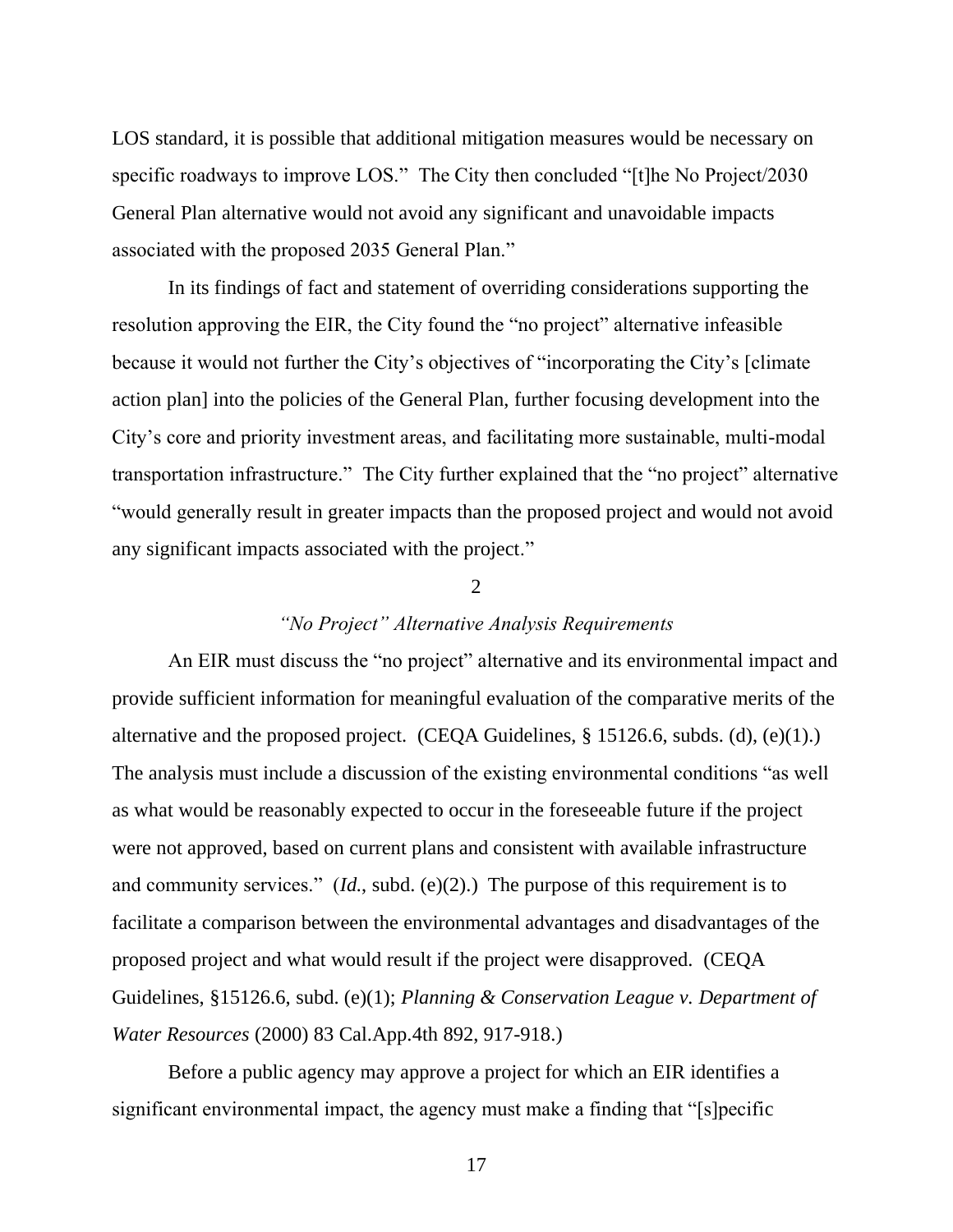economic, legal, social, technological, or other considerations . . . make infeasible the . . . alternatives identified in the [EIR]." (§ 21081, subd. (a)(3).) Such a finding must be based on "substantial evidence in the record." (§ 21081.5.) "[S]ubstantial evidence includes fact, a reasonable assumption predicated upon fact, or expert opinion supported by fact." (§ 21080, subd. (e)(1).) According to the CEQA Guidelines, substantial evidence "means enough relevant information and reasonable inferences from this information that a fair argument can be made to support a conclusion, even though other conclusions might also be reached." (CEQA Guidelines, § 15384, subd. (a).) In reviewing the record for substantial evidence, we presume the agency's findings are correct and resolve all conflicts and reasonable doubts in favor of the findings. (*Center for Biological Diversity v. County of San Bernardino* (2010) 185 Cal.App.4th 866, 881- 882.)

### 3

#### *Why The Challenge Is Unsupported*

Citizens believes the "no project" alternative analysis relating to traffic impacts was nonsensical, unpersuasive, and speculative. As we can best ascertain, however, Citizens challenges only the City's *rejection* of the "no project" alternative; it does not challenge (with argument and citations to the record) the sufficiency of the City's "no project" discussion or analysis under CEQA Guidelines section 15126.6. (*In re Steiner*  (1955) 134 Cal.App.2d 391, 399 ["A point which is merely suggested by appellant's counsel, with no supporting argument or authority, is deemed to be without foundation and requires no discussion"]; *Nwosu v. Uba* (2004) 122 Cal.App.4th 1229, 1245, fn. 14 [the failure to present argument with references to the record and citation to legal authority results in a forfeiture of any assertion that could have been raised]; *Badie v. Bank of America* (1998) 67 Cal.App.4th 779, 784-785 [when an appellant fails to raise a point, or fails to support a point with reasoned argument and citations to authority, it is forfeited].)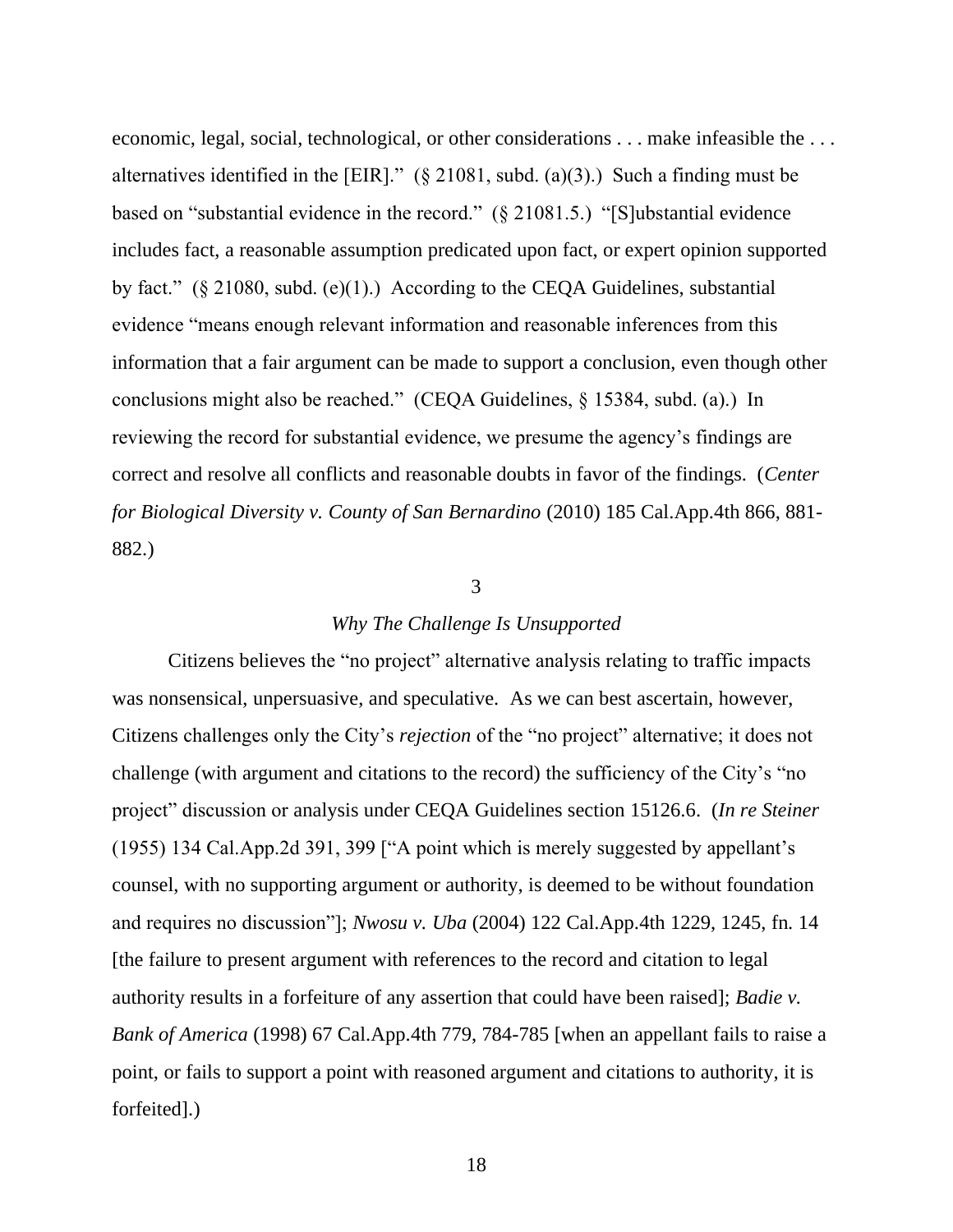Citizens asserts: (1) the City's "justification for rejecting the 'no project alternative' . . . by accepting failing traffic conditions" "is nonsensical, as by allowing increased traffic congestion on the City's streets, the 2035 General Plan will undoubtedly cause worsening environmental impacts"; and (2) "[t]he City's purported justification for rejecting the 'no project alternative' is speculative insofar as it relies on the City's unsupported statement that 'it is possible that additional mitigation measures would be necessary [on specific roadways to improve LOS]' " under the 2030 General Plan. (Bolding and italicizing omitted.)**<sup>9</sup>**

The City counters that the analysis "included both qualitative and quantitative analysis" and the City appropriately adopted and applied the policy decision to modify the LOS standards in mobility policy M 1.2.2. In its supplemental brief, the City further argues that the issue is moot under section 21099, subdivision (b)(2) because " 'traffic congestion' is no longer a measure of environmental impacts." We disagree that the issue is moot, but find no deficiency under CEQA.

Section 21099, subdivision (b)(2) provides only that automobile delay as described by LOS shall not be considered a significant impact on the environment. The "no project" analysis issue does not turn on whether the 2035 General Plan's impacts relating to automobile delay constituted a significant impact on the environment (like the traffic impacts analysis *ante*), but instead turns on whether the City's rejection of the "no project" alternative was supported by substantial evidence. Accordingly, the issue was

**<sup>9</sup>** In its reply brief, Citizens also argues that the analysis did not include "an accurate comparison between the true impacts of the 2035 General Plan and the impacts that would exist under the 'no project alternative' (*i.e.*, under the 2030 General Plan)" because the analysis did not consider the supplemental changes adopted after the City completed its alternatives analysis. "[W]e do not consider points raised for the first time in the reply brief absent a showing of good cause for the failure to present them earlier." (*Allen v. City of Sacramento* (2015) 234 Cal.App.4th 41, 52.)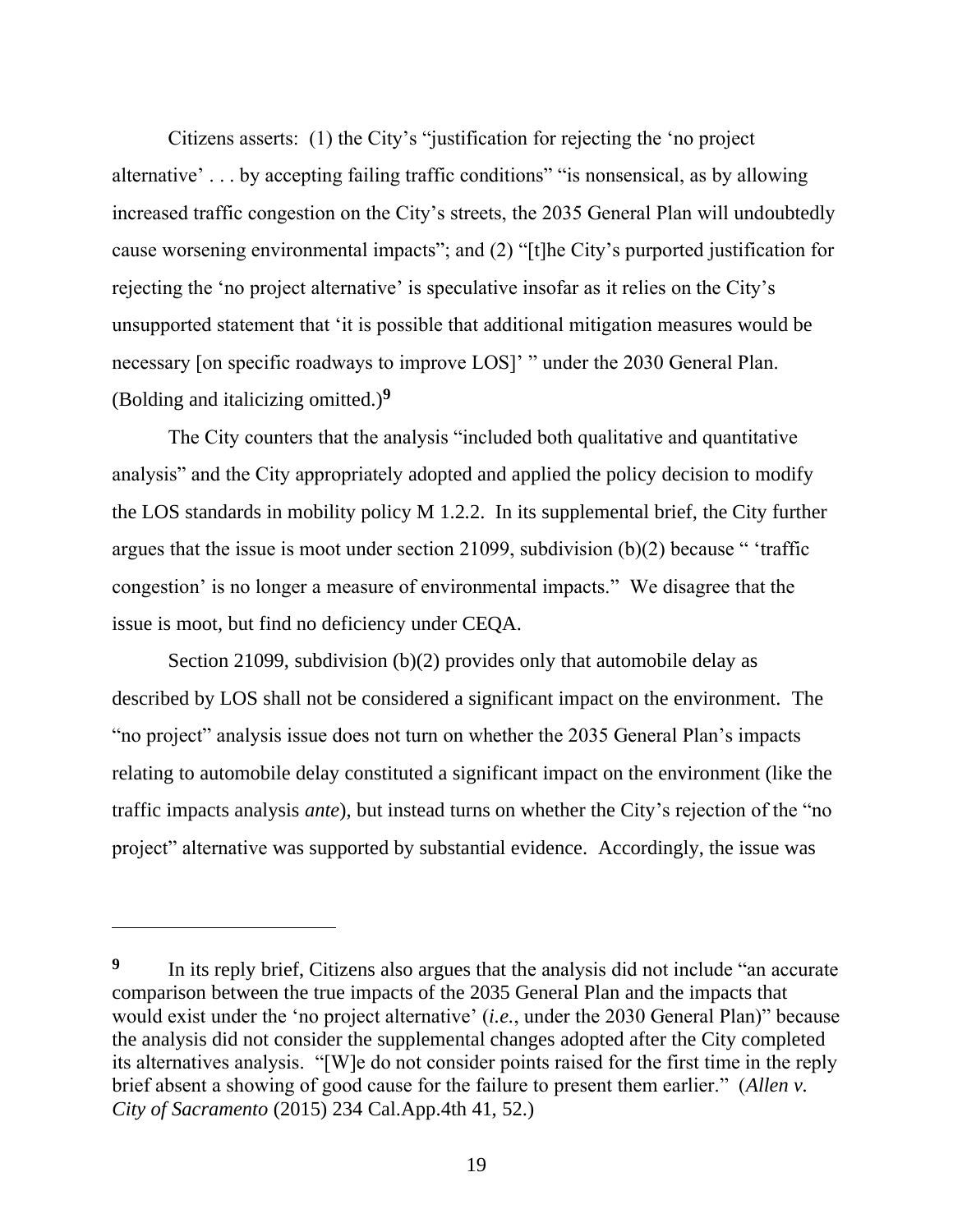not rendered moot by the Secretary of the Natural Resources Agency's certification of CEQA Guidelines section 15064.3.

The problem with Citizens's arguments is that the City's "justification for rejecting the 'no project alternative' " was not based on the revised LOS standards in the 2035 General Plan or the statement that " 'it is possible that additional mitigation measures would be necessary [on specific roadways to improve LOS]' " under the 2030 General Plan, as Citizens contends. (Bolding and italicizing omitted.) Rather, the City rejected the alternative as infeasible because the 2030 General Plan failed to further some of the City's objectives, generally resulted in greater impacts, **<sup>10</sup>** and would not avoid any significant impacts associated with the 2035 General Plan. Citizens fails to advance any argument with citation to the record and appropriate authority to demonstrate that the finding was not based on substantial evidence. Any such argument has, therefore, been forfeited. (*In re Steiner*, *supra*, 134 Cal.App.2d at p. 399; *Nwosu v. Uba*, *supra*, 122 Cal.App.4th at p. 1245, fn. 14; *Badie v. Bank of America*, *supra*, 67 Cal.App.4th at pp. 784-785.)

#### D

### *Recirculation Was Not Required*

Citizens argues the City should have recirculated the EIR after it made the supplemental changes released to the public on February 24, 2015, because four of those changes constituted significant new information. The City disagrees. We conclude recirculation was not required.

**<sup>10</sup>** The EIR provides the 2030 General Plan would result in greater impacts to air quality, land use, greenhouse gas and climate change, and transportation and circulation than the 2035 General Plan.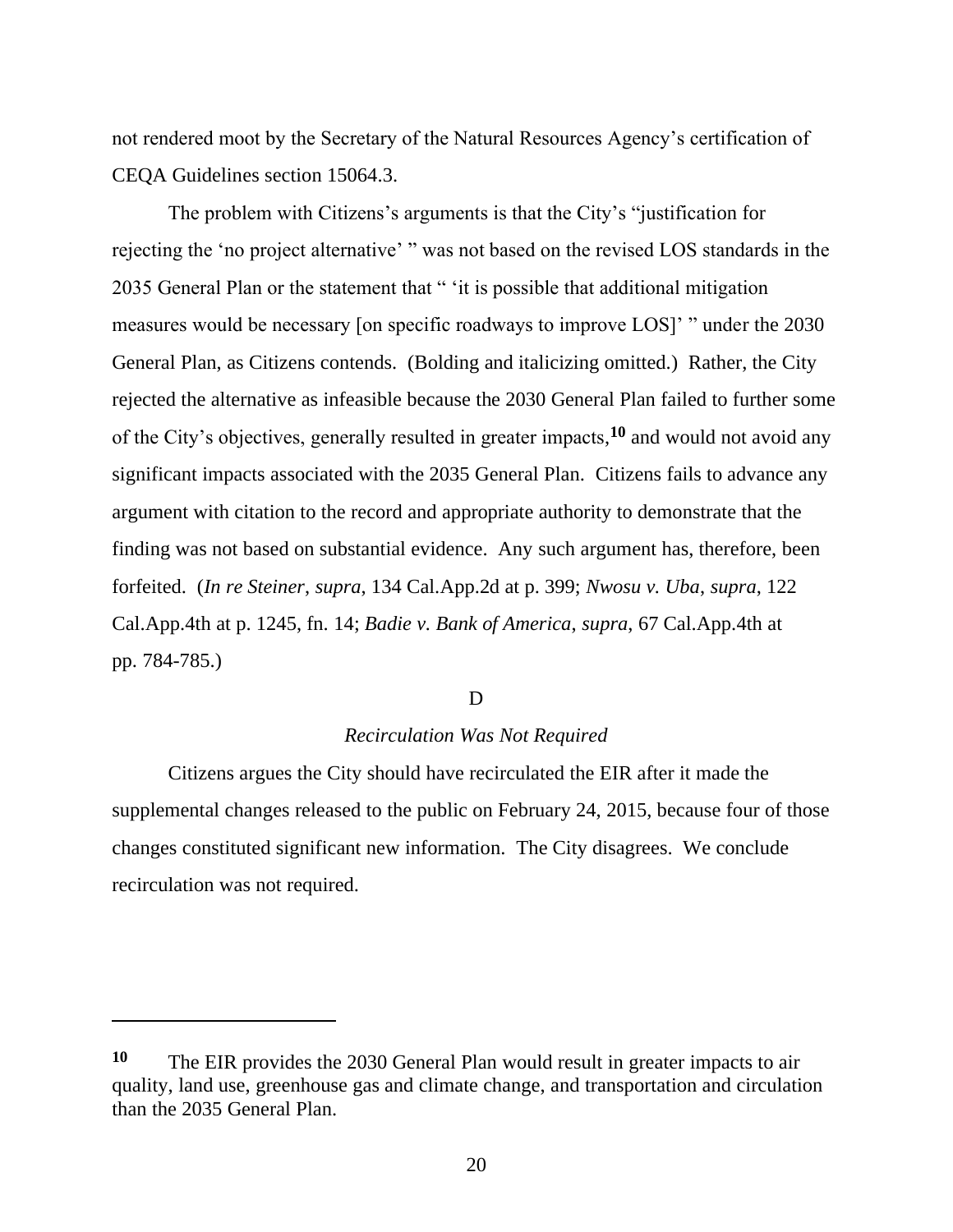#### *When Recirculation Is Required*

1

An agency must recirculate an EIR when "significant new information is added to an environmental impact report" after the agency has made the draft EIR available for public review and has consulted with other agencies but before the EIR is certified. (§ 21092.1; CEQA Guidelines, § 15088.5, subd. (a).) Recirculation means making the revised EIR available for public review and consulting with the other agencies again before certifying the EIR. (CEQA Guidelines, § 15088.5, subd. (d).) "New information added to an EIR is not 'significant' unless the EIR is changed in a way that deprives the public of a meaningful opportunity to comment upon a substantial adverse environmental effect of the project or a feasible way to mitigate or avoid such an effect (including a feasible project alternative) that the project's proponents have declined to implement." (*Id.*, subd. (a).)

" 'Significant new information' requiring recirculation include, for example, a disclosure showing that: [¶] (1) A new significant environmental impact would result from the project or from a new mitigation measure proposed to be implemented[;] [¶] (2) A substantial increase in the severity of an environmental impact would result unless mitigation measures are adopted that reduce the impact to a level of insignificance[;] [[[]] (3) A feasible project alternative or mitigation measure considerably different from others previously analyzed would clearly lessen the significant environmental impacts of the project, but the project's proponents decline to adopt it[;] [¶] (4) The draft EIR was so fundamentally and basically inadequate and conclusory in nature that meaningful public review and comment were precluded." (CEQA Guidelines, § 15088.5, subd. (a).)

"In other words, recirculation is not required simply because new information is added. As the California Supreme Court observed in *Laurel Heights Improvement Assn. v. Regents of University of California* (1993) 6 Cal.4th 1112 . . . , 'the final EIR will almost always contain information not included in the draft EIR' given the CEQA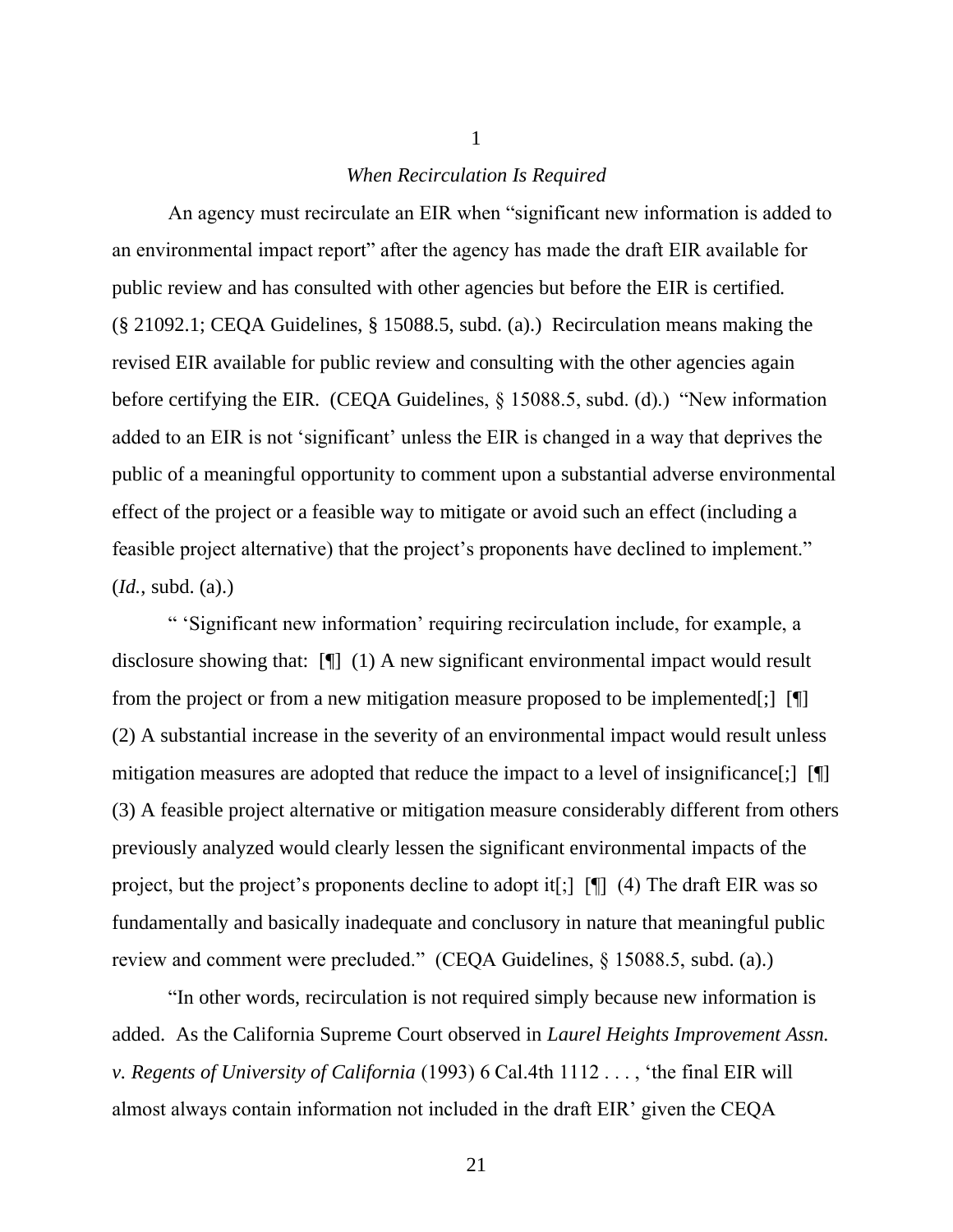statutory requirements of circulation of the draft EIR, public comment, and response to these comments prior to certification of the final EIR. [Citation.] But '[r]ecirculation was intended to be an exception, rather than the general rule.' " (*South County Citizens for Smart Growth v. County of Nevada* (2013) 221 Cal.App.4th 316, 328.)

We review the City's decision not to recirculate the EIR for substantial evidence, resolving reasonable doubts in favor of the administrative finding and decision. (CEQA Guidelines, § 15088.5, subd. (e); *Laurel Heights Improvement Assn. v. Regents of University of California*, *supra*, 6 Cal.4th at p. 1135.) Substantial evidence means "enough relevant information and reasonable inferences from this information that a fair argument can be made to support a conclusion, even though other conclusions might also be reached." (CEQA Guidelines, § 15384, subd. (a).) "'As with all substantial evidence challenges, an appellant challenging an EIR for insufficient evidence must lay out the evidence favorable to the other side and show why it is lacking. Failure to do so is fatal. A reviewing court will not independently review the record to make up for appellant's failure to carry his burden.' " (*South County Citizens for Smart Growth v. County of Nevada*, *supra*, 221 Cal.App.4th at p. 330.)

Citizens bears the burden of proving a double negative, that the City's decision not to recirculate the EIR is not supported by substantial evidence. (*South County Citizens for Smart Growth v. County of Nevada*, *supra*, 221 Cal.App.4th at p. 330.) "That is, [Citizens] must demonstrate that there is no substantial evidence to support a determination that the [changes were] not significant new information." (*Ibid.*)

#### 2

#### *Why Recirculation Was Not Required*

The supplemental changes Citizens contends required recirculation were: (1) number 7 -- deleting the volume-to-capacity ratios on specific roadways for which LOS F would be allowed in mobility policy M 1.2.2; (2) number 9 -- deleting mobility policy M.1.2.6, which provided "[t]he City shall limit the application of the maximum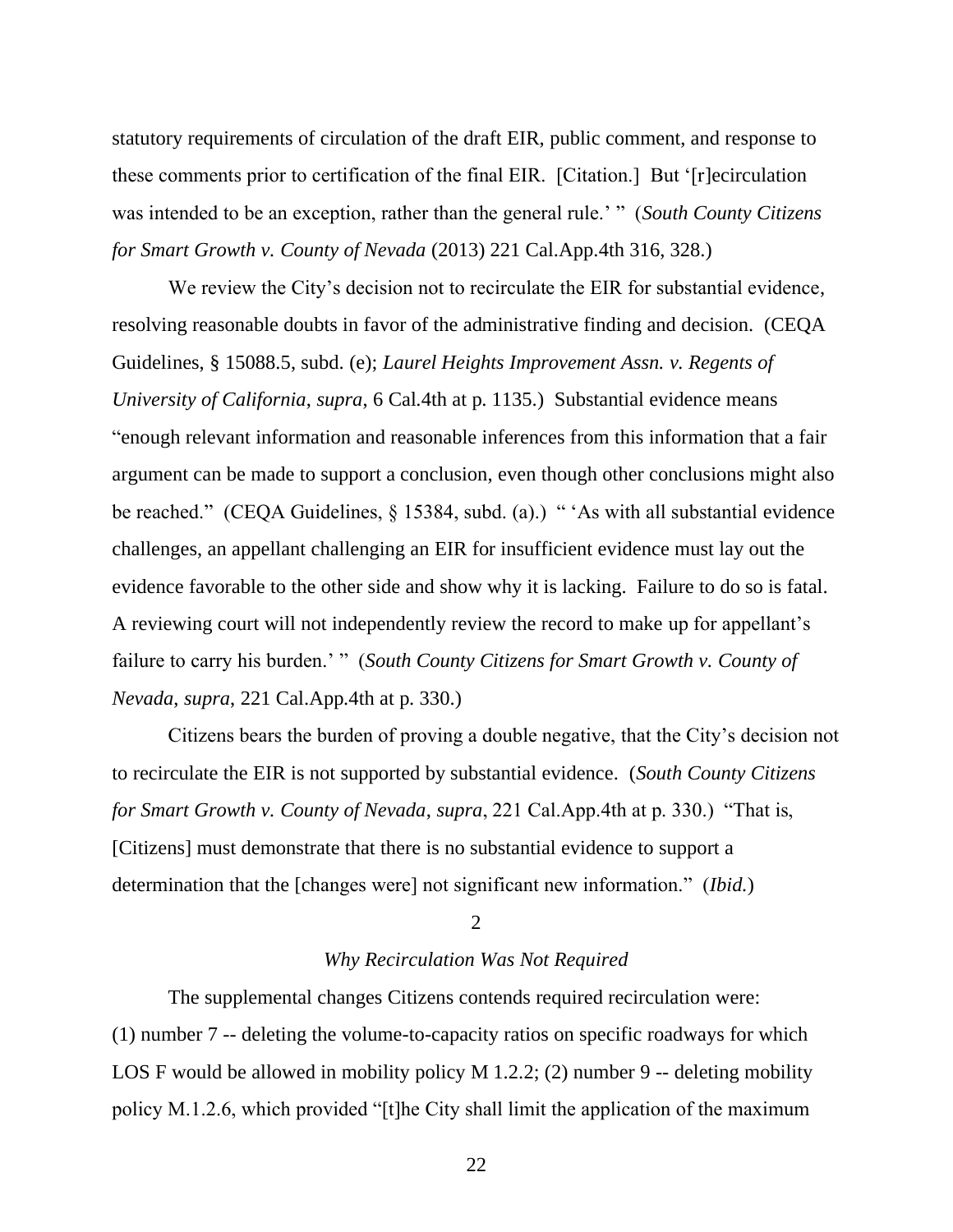daily volume/capacity ratios identified in Policy 1.2.2 to development projects requiring a General Plan Amendment"; (3) number 8 -- deleting mobility policy M 1.2.5, which provided, in part, that "[t]o maintain acceptable LOS E or F conditions, the City may require applicable vehicle trip reduction measures and physical improvements that increase transit use, bicycling or walking and traffic operational improvements"; and (4) number 10 -- modifying land use policy LU 4.5.5 regarding connections to transit from requiring new neighborhoods to include transit stops to encouraging such transit stops.

Citizens argues the four changes "create[d] significant new CEQA impacts and significantly worsen[ed] already significant impacts." CEQA Guidelines section 15358 defines "effects" and "impacts" (used synonymously) to include "[d]irect or primary effects which are caused by the project and occur at the same time and place" and "[i]ndirect or secondary effects which are caused by the project and are later in time or farther removed in distance, but are still reasonably foreseeable." Such effects must relate to a physical change in the environment. (CEQA Guidelines, § 15358, subd. (b).)

Citizens fails to show how the elimination of the volume-to-capacity ratios in supplemental changes numbers 7 and 9 resulted in or substantially increased the severity of an environmental impact.**<sup>11</sup>** Citizens argues the ratio elimination will "further exacerbate already failing traffic conditions" because the ratios established "limits to how congested [the roads] could become." In the absence of the ratios, Citizens argues, the City would allow "unlimited and unmitigated congestion on each of th[e] roadway

**<sup>11</sup>** The City argues the recirculation challenge relating to these supplemental changes was rendered moot under section 21099, subdivision (b)(2) when the Secretary of the Natural Resources Agency certified CEQA Guidelines section 15064.3. We disagree. The issue does not turn on whether the impacts relating to automobile delay constituted a significant impact on the environment, but instead turns on whether the City's decision not to recirculate the EIR is not supported by substantial evidence.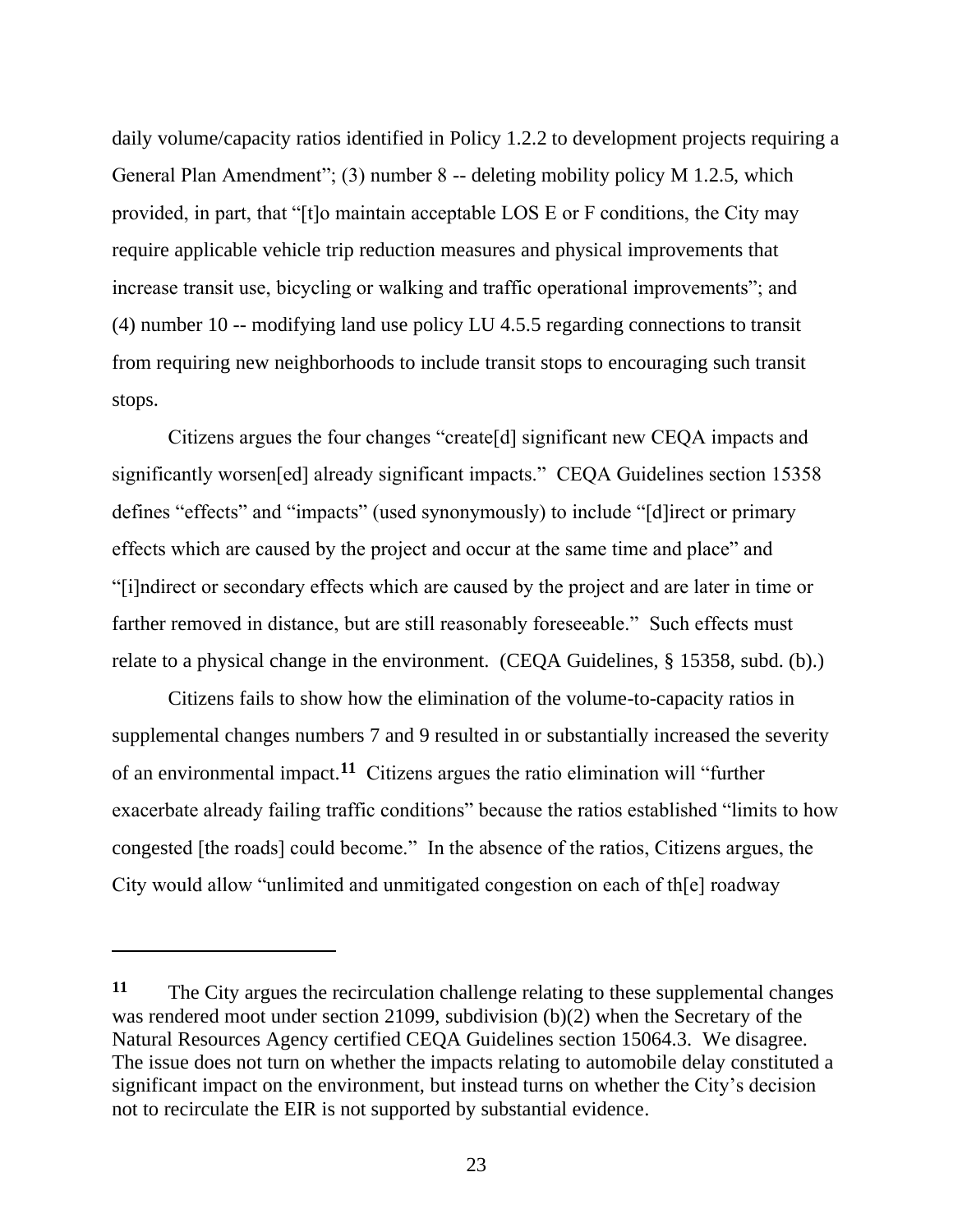segments." The problem with Citizens's argument is that the ratios themselves would have no physical impact on the environment because the ratios would not change the amount of traffic that would result from or be caused by the project. Although the volume-to-capacity ratios were deleted in the final EIR, there was no change in the projected *amount of traffic* on the roadway segments between the draft and final EIRs. Thus, there was no new or exacerbated impact.

The ratios would further apply only to future development projects requiring a general plan amendment, and Citizens points us to no evidence in the record that any such projects were being contemplated or considered during the project time frame. (*Stanislaus Natural Heritage Project v. County of Stanislaus* (1996) 48 Cal.App.4th 182, 206 [an agency need not forecast the unforeseeable].) Citizens's belief that the City would allow unlimited and unmitigated congestion is not evidence.

In the chart discussing the supplemental changes, the City wrote: "The changes to Policy 1.2.2 would result in no change in the development assumptions utilized for analysis in the Master EIR, nor would any change in development activity in the Policy Area result. Thus, there would be no change in the physical changes in the environment that could occur as a result of adoption of the 2035 General Plan. [¶] The proposed changes would provide flexibility in the determination of general plan consistency in cases where road improvements to meet LOS goals were found to be infeasible. In such cases, the City could achieve consistency by making a determination of infeasibility, accompanied by a finding that the project had contributed to improvements in the City's overall transportation system." The City further wrote: "Policy 1.2.6 would be deleted because the calculation of volume to capacity ratio for roadways is a technical tool that will be used at project impact level analysis and not at the General Plan Policy level."

Citizens fails to meet its burden of proof; it fails to show substantial evidence does not support the City's determination that the change was not significant information warranting recirculation. (*South County Citizens for Smart Growth v. County of Nevada*,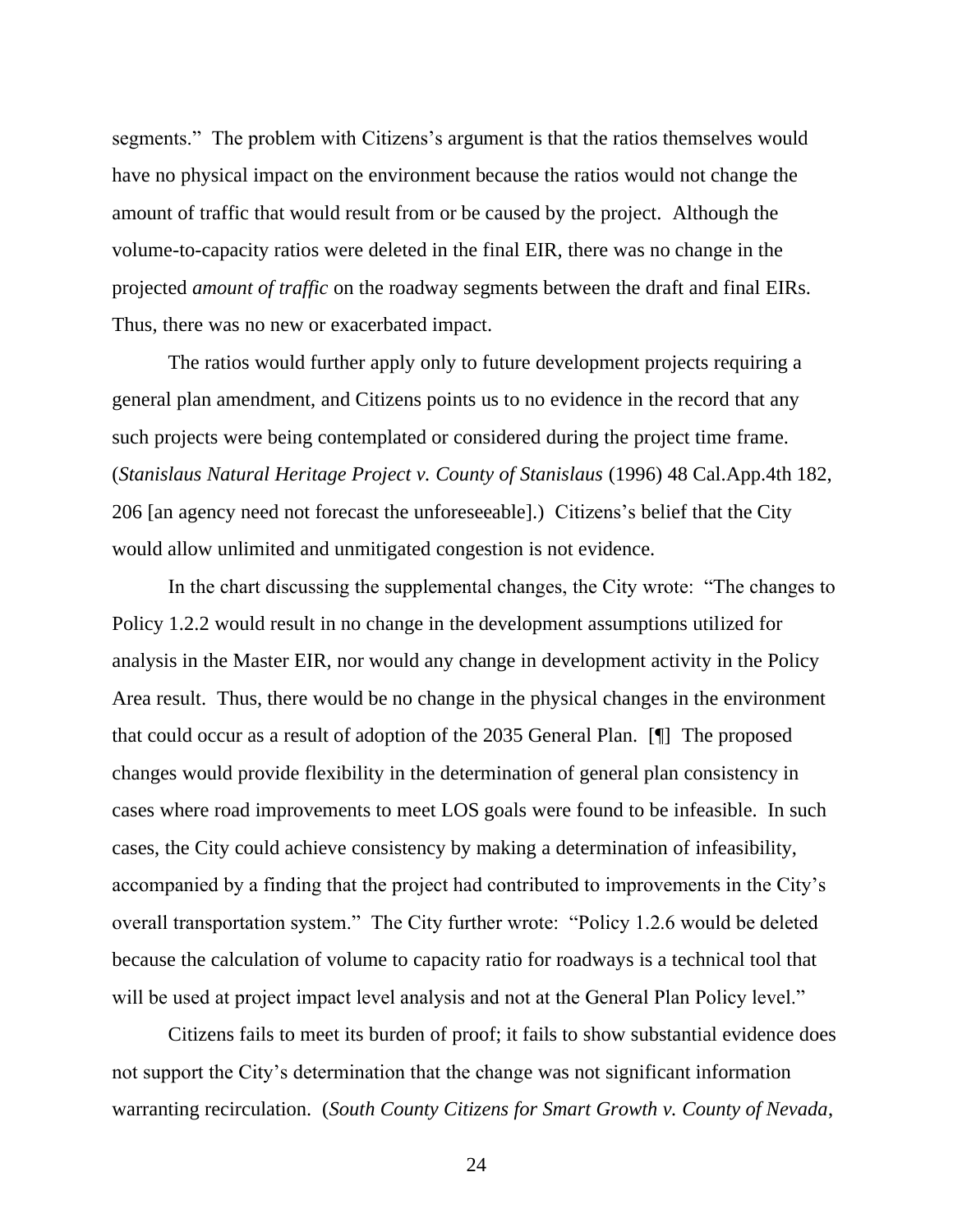*supra*, 221 Cal.App.4th at p. 330.) The same is true of Citizens's arguments regarding supplemental changes numbers 8 and 10.

Citizens cursorily argues change number 8 would exacerbate failing traffic conditions by deleting language providing for traffic operation improvements,**<sup>12</sup>** and the modification to land use policy LU 4.5.5 in change number 10 "is sufficiently significant to require recirculation of the EIR." Neither statement is supported with reasoned analysis or citations to evidence in the record. Accordingly, Citizens has forfeited its challenge to those supplemental changes and we see no basis for concluding recirculation of the EIR was required. (*In re Steiner*, *supra*, 134 Cal.App.2d at p. 399; *Nwosu v. Uba*, *supra*, 122 Cal.App.4th at p. 1245, fn. 14; *Badie v. Bank of America*, *supra*, 67 Cal.App.4th at pp. 784-785.)

#### E

# *Citizens Has Not Shown The Greenhouse Gas Emissions And Air Quality Analyses Were Inadequate*

Citizens's argument challenging the greenhouse gas emissions and air quality analyses comprises less than half of a page. First, Citizens argues the City's greenhouse gas emissions and air quality analyses were inadequate because the analyses failed to incorporate or consider the *impacts* from deletion of the volume-to-capacity ratios in supplemental changes numbers 7 and 9. As we explained *ante*, however, the deletion of the volume-to-capacity ratios did not result in environmental impacts.

Second, Citizens states, without explanation, argument, or development, the greenhouse gas emissions analysis was inadequate because it was predicated and

**<sup>12</sup>** The City argues the recirculation challenge relating to this supplemental change was rendered moot under section 21099, subdivision (b)(2) when the Secretary of the Natural Resources Agency certified CEQA Guidelines section 15064.3. We disagree for the same reason discussed in footnote 11.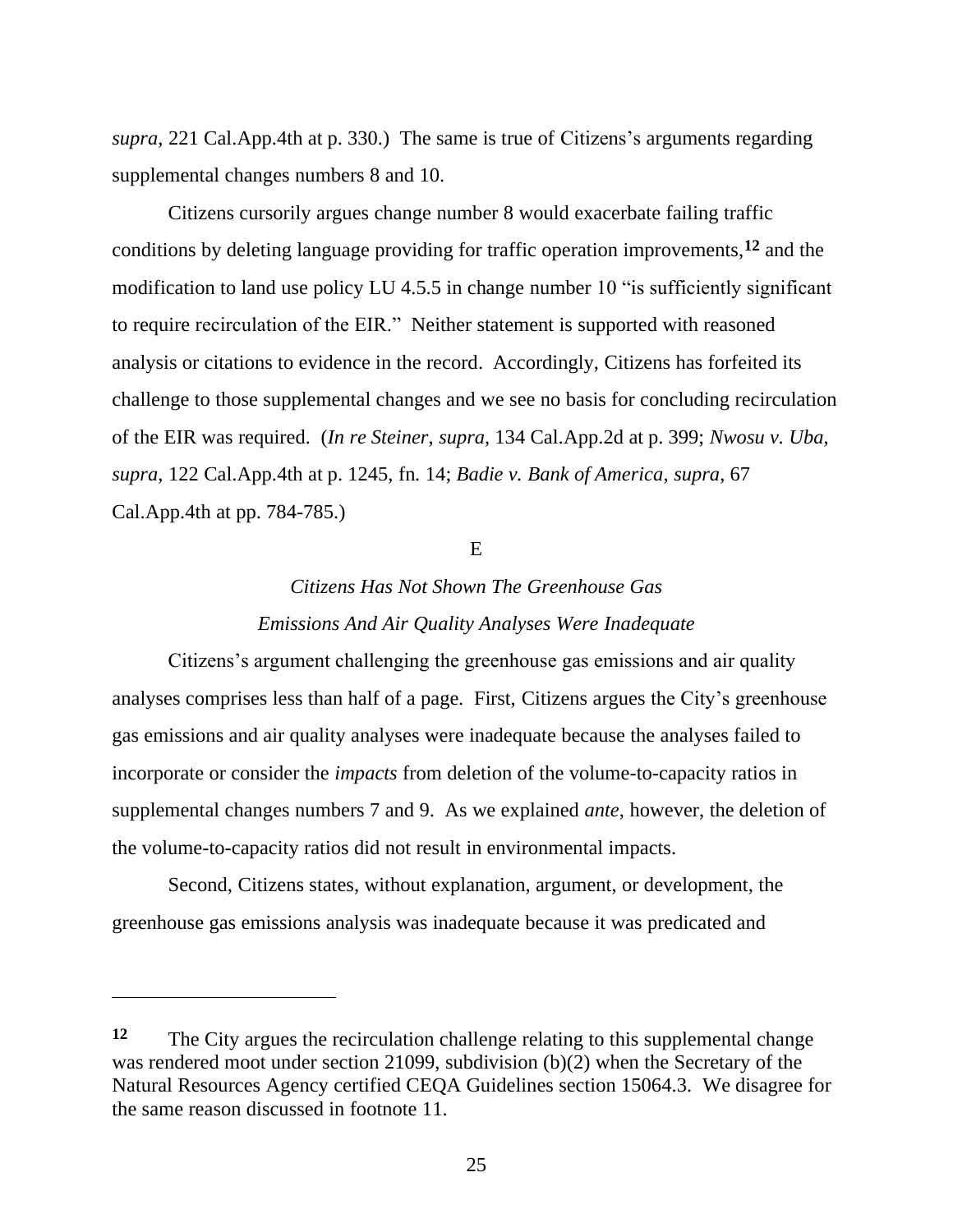dependent upon the faulty traffic analysis and "the EIR was required -- but failed -- to include all feasible mitigation measures, and to determine whether the impacts to sensitive receptors will be significant, or can be reduced to less than significant levels." We do not consider Citizens's unsupported and undeveloped arguments.

It is a well-established principle that "an appellant challenging an EIR for insufficient evidence must lay out the evidence favorable to the other side and show why it is lacking. Failure to do so is fatal. A reviewing court will not independently review the record to make up for appellant's failure to carry his burden." (*Defend the Bay v. City of Irvine* (2004) 119 Cal.App.4th 1261, 1266.)

We conclude Citizens has failed to show the greenhouse gas emissions and air quality analyses were inadequate.

F

## *Citizens Has Not Shown The Cyclist Safety Analysis Was Inadequate*

Vehicle Code section 21760 generally requires a motorist to maintain at least a three-foot distance from a cyclist when passing. If this distance cannot be maintained, the motorist must slow to a reasonable and prudent speed and pass only when doing so would not endanger the safety of the cyclist. Citizens argues, in less than a page, the EIR failed to account for the three-foot requirement and the "acceptance of failing traffic conditions, when coupled with California's Three-Foot Cyclist law, will further contribute to traffic delays, dangerous cycling conditions, and the overall dysfunction of the City's transportation system." The City responds that its analysis of cyclist safety was sufficient and it was not required to analyze traffic delays or dangerous conditions created by the statute.

To the extent Citizens challenges the sufficiency of the cyclist safety analysis (apart from its assertion that the City should have considered the three-foot rule in its analysis), we decline to consider the argument because Citizens failed to support the argument with reasoned analysis or citations to evidence in the record. (*In re Steiner*,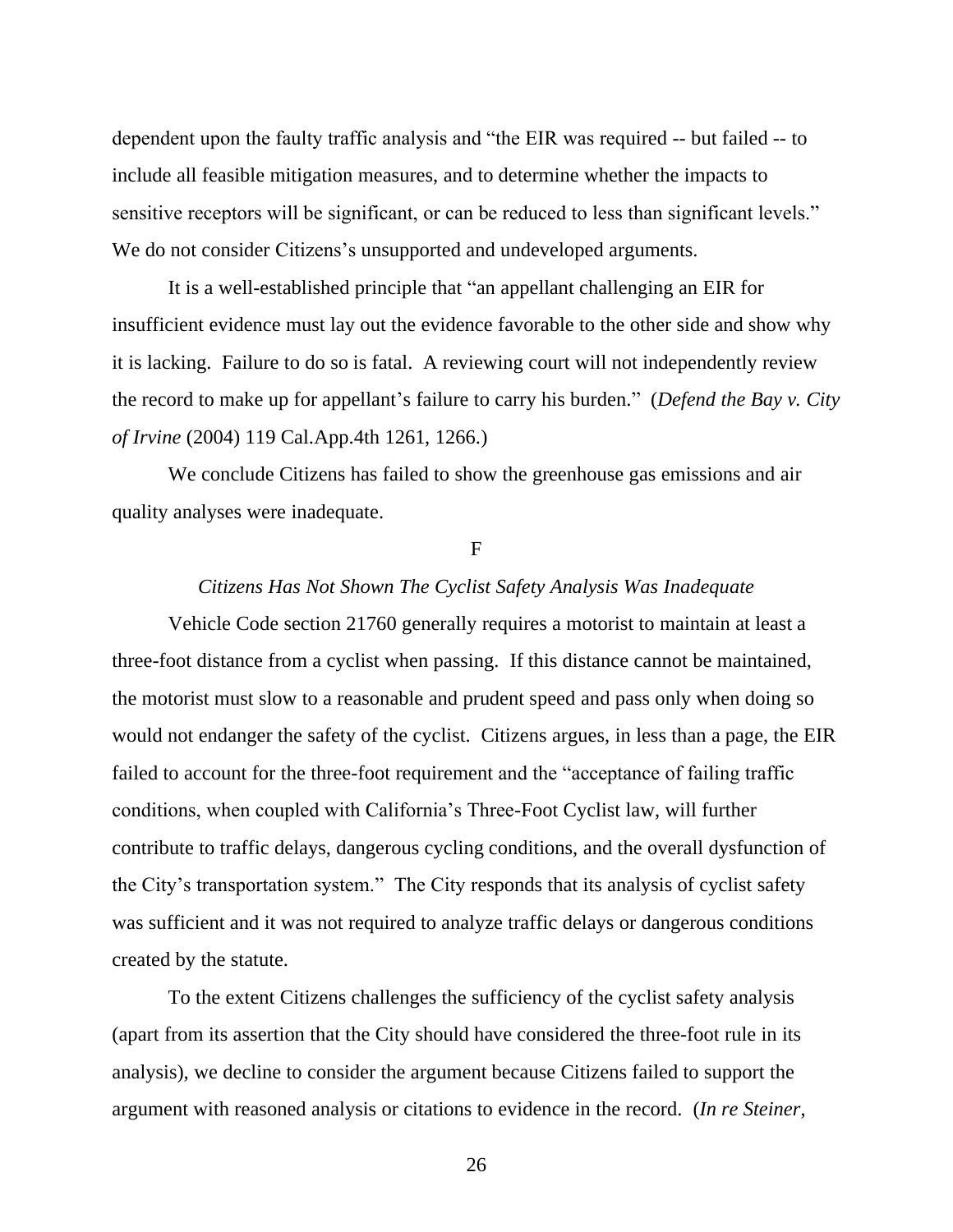*supra*, 134 Cal.App.2d at p. 399; *Nwosu v. Uba*, *supra*, 122 Cal.App.4th at p. 1245, fn. 14; *Badie v. Bank of America*, *supra*, 67 Cal.App.4th at pp. 784-785.)

Citizens's argument regarding Vehicle Code section 21760 fares no better. The entire argument consists of the following hypothetical: "By way of example, large portions of 'H' Street are less than 32 feet wide 'curb to curb.' [Citation.] A 'bike lane' is striped on both sides of the street. These 'bike lanes' are close to the six-foot width required by state law, leaving a maximum of 10 feet for one lane of cars in each direction. This already tight roadway is made even more dangerous by conflicting parking and cycling needs. The allowed parking completely swallows the bike lane, forcing cyclists into the flow of vehicle traffic that is traveling in the already too-narrow traffic lane. Nevertheless, there is no discussion in the EIR of the Three-Foot Cyclist law, and no analysis of the significant risk to motorists and cyclists that will be caused by the General Plan's Mobility Policy that allows unmitigated LOS F conditions on narrow residential streets."

While personal observations are evidence that may properly be considered in the context of an administrative hearing, " 'in the absence of a specific factual foundation in the record, dire predictions by nonexperts *regarding the consequences of a project* do not constitute substantial evidence.' [Citation.] 'Unsubstantiated opinions, concerns, and suspicions about a project, though sincere and deeply felt, do not rise to the level of substantial evidence . . . . ' [Citation.] Thus, 'project opponents must produce . . . evidence, other than their unsubstantiated opinions, that a project *will produce a particular adverse effect*.' " (*Banker's Hill, Hillcrest, Park West Community Preservation Group v. City of San Diego* (2006) 139 Cal.App.4th 249, 274.) Citizens points us to nothing in the record establishing a factual foundation for the claim that the project would cause new or worsened impacts to cyclist safety. We, therefore, conclude Citizens has not shown the analysis was inadequate.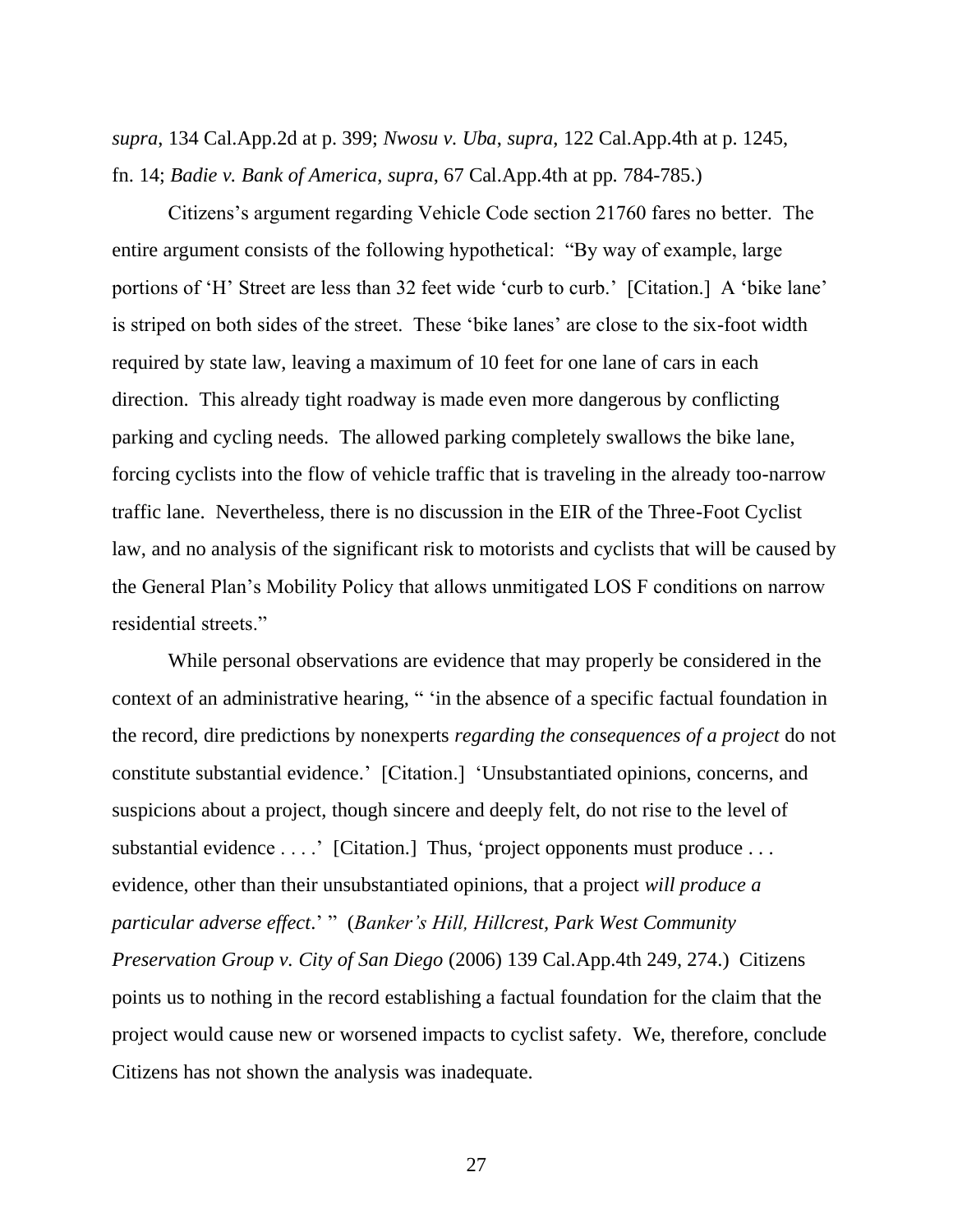# DISPOSITION

We affirm the judgment. The City shall recover its costs on appeal. (Cal. Rules of Court, rule 8.278(a)(1)-(2).)

> $\sqrt{s/2}$ Robie, J.

We concur:

/s/ Raye, P. J.

/s/

Krause, J.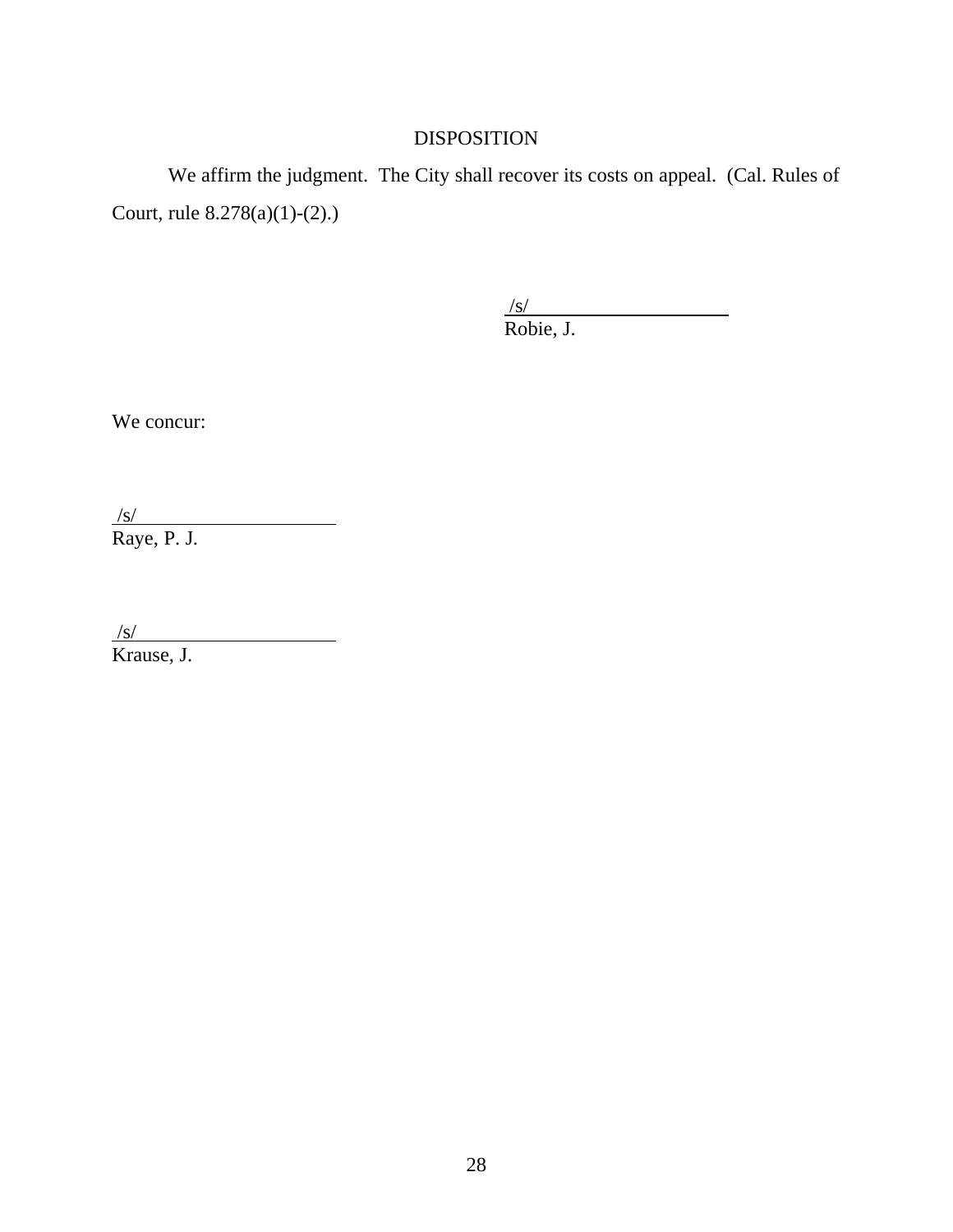# CERTIFIED FOR PUBLICATION

# IN THE COURT OF APPEAL OF THE STATE OF CALIFORNIA THIRD APPELLATE DISTRICT

(Sacramento)

# CITIZENS FOR POSITIVE GROWTH & PRESERVATION,

Plaintiff and Appellant,

v.

CITY OF SACRAMENTO et al.,

Defendants and Respondents.

C086345

(Super. Ct. No. 34201580002058CUWMGDS)

# ORDER CERTIFYING OPINION FOR PUBLICATION

THE COURT:

The opinion in the above-entitled matter filed on November 26, 2019, was not certified for publication in the Official Reports. For good cause, it now appears that the opinion should be published in the Official Reports and it is so ordered.

BY THE COURT:

/s/ Raye, P. J.

 $\sqrt{s/}$ Robie, J.

 $\sqrt{s}$ / Krause, J.